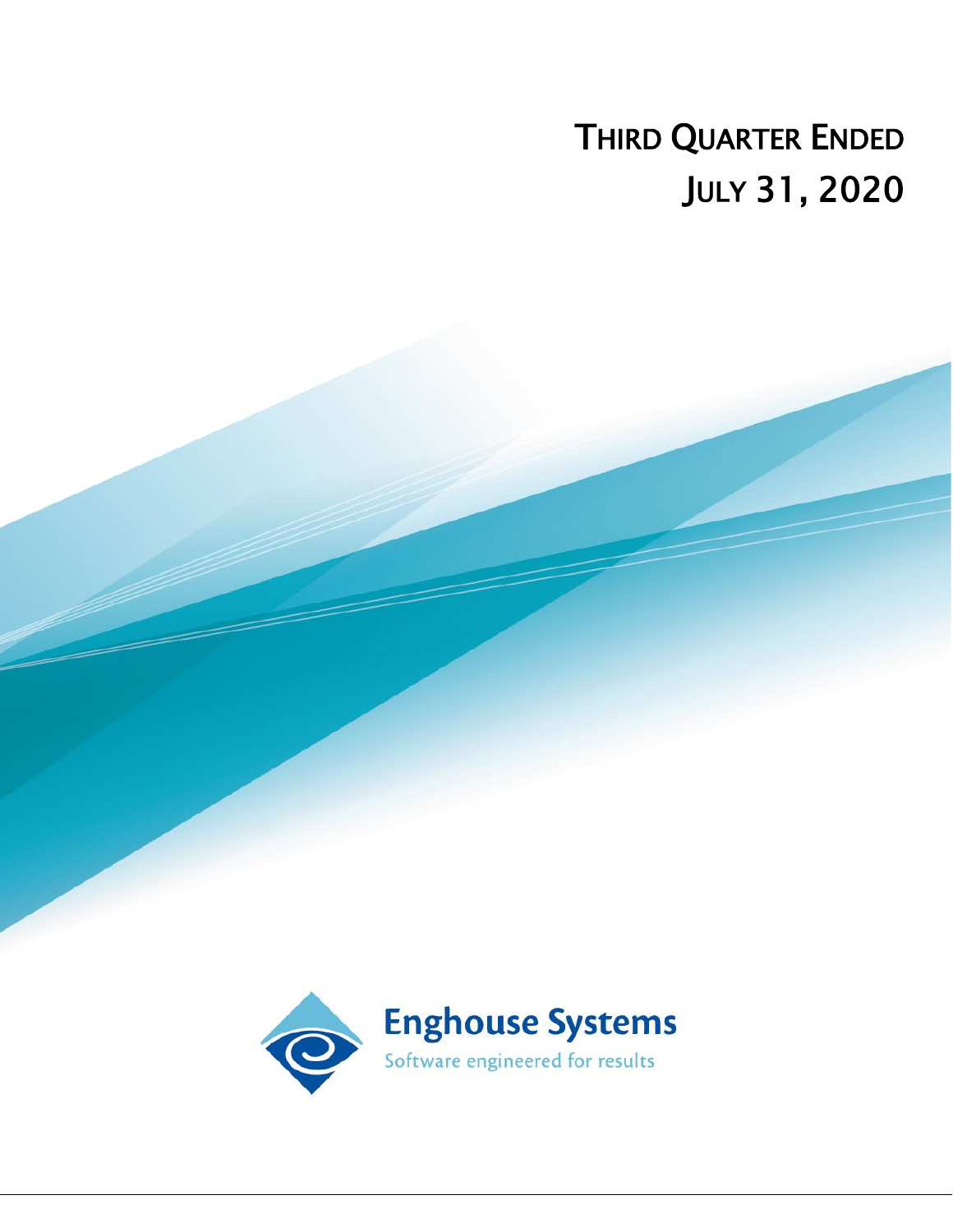September 10, 2020

To our Shareholders,

Revenue for the third quarter was \$131.3 million, a 29.7% increase compared to revenue of \$101.3 million in the prior year with Enghouse continuing to experience increased demand for its remote-work and visual computing solutions as a result of the COVID-19 pandemic. Although the initial surge of customers requiring immediate solutions upon the initial outbreak of the pandemic was primarily served in the second quarter of 2020, demand for these solutions remains above historic averages.

Net income for the quarter was \$26.0 million or \$0.46 per diluted share, compared to \$14.7 million or \$0.27 per diluted share last year. Adjusted EBITDA was \$45.6 million or \$0.81 per diluted share, compared to \$28.1 million or \$0.51 per diluted share in the third quarter of 2019, an increase of 62.4%. These increases are attributable to continued revenue growth combined with proactive cost management as we continue to realize synergies on acquisitions.

Year-to-date revenue was \$382.9 million, compared to revenue of \$276.5 million in the prior year, an increase of 38.5%. Meanwhile, Adjusted year-to-date EBITDA grew to \$130.2 million or \$2.35 per diluted share compared to \$81.6 million or \$1.48 per diluted share last year, an increase of 59.6%.

Year-to-date cash flows from operating activities, excluding changes in working capital, were \$130.5 million compared to \$84.7 million in the prior year, an increase of 54.2%. As a result, Enghouse closed the quarter with \$228.9 million in cash, cash equivalents and short-term investments, compared to \$150.3 million at October 31, 2019. The increase in cash was achieved after making payments of \$43.9 million for acquisitions and \$19.5 million for dividends so far this year.

Our MD&A and financial statements provide further details on the impact and risks associated with COVID-19 and their applicability to Enghouse.

Today, the Board of Directors approved the Company's eligible quarterly dividend of \$0.135 per common share, payable on November 30, 2020 to shareholders of record at the close of business on November 16, 2020.

Pladler

Stephen J. Sadler Chairman of the Board and Chief Executive Officer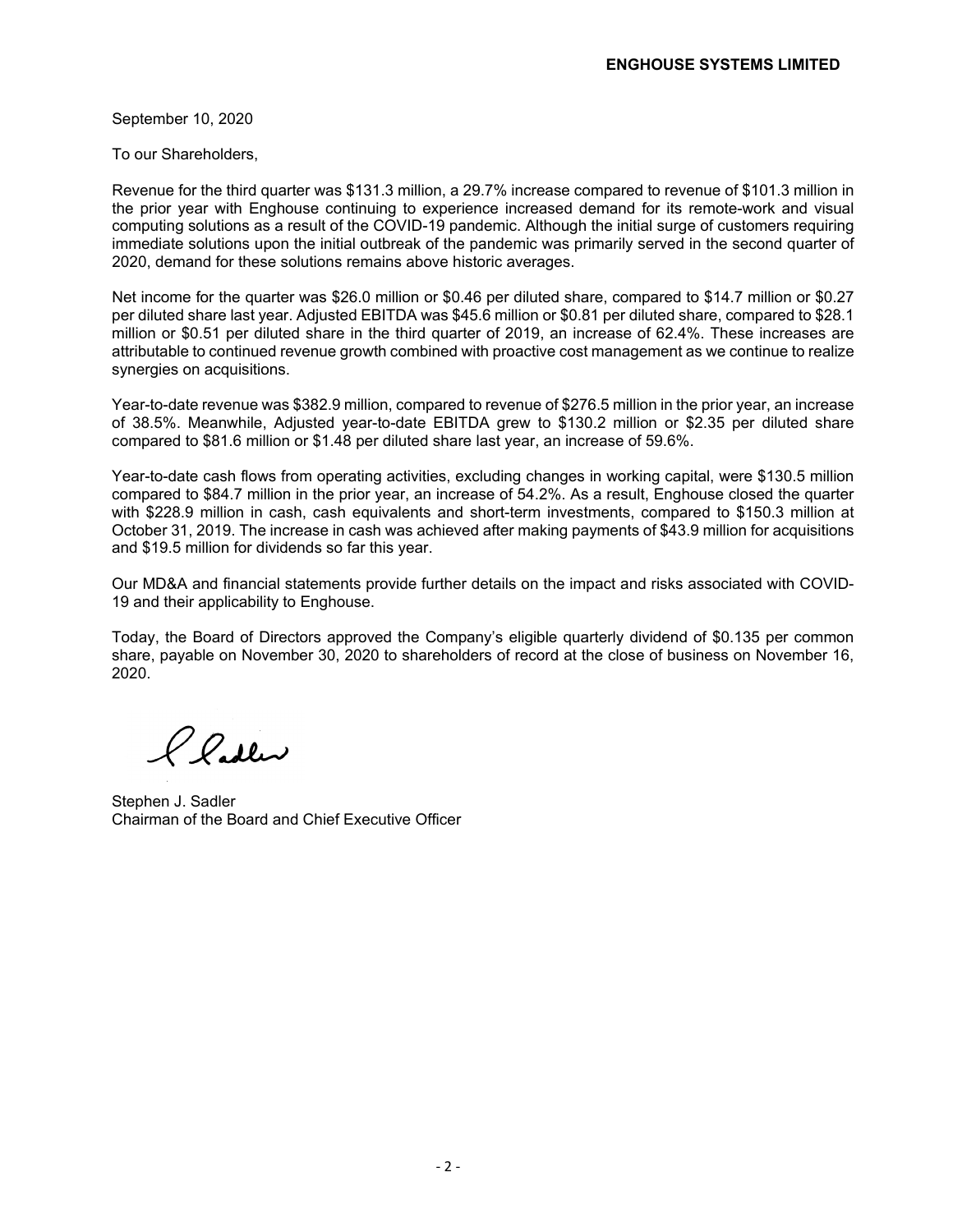#### **MANAGEMENT'S DISCUSSION AND ANALYSIS**

*The following Management Discussion and Analysis ("MD&A") has been prepared as of* September 10, 2020 *and all information contained herein is current as of that date unless otherwise indicated. For a complete understanding of our business environment, risks, trends and uncertainties and the effect of critical accounting policies and estimates on our results, this MD&A should be read in conjunction with Enghouse Systems Limited's ("Enghouse Systems") and its subsidiaries (together "Enghouse", "we" "us" "our" or "the Company") fiscal 2019 MD&A and audited consolidated financial statements and the notes thereto. This MD&A covers the unaudited condensed consolidated interim results of operations, financial condition and cash flows of Enghouse Systems and its subsidiaries, all wholly owned, for the third quarter ended July 31, 2020.*

*Unless otherwise noted, the results reported herein have been prepared in accordance with International Financial Reporting Standards ("IFRS") and are presented in Canadian dollars, stated in thousands, except per share amounts and as otherwise indicated.*

*This document is intended to assist the reader in better understanding operations and key financial results as of the date of this report. The unaudited Condensed Consolidated Interim Financial Statements and the MD&A have been reviewed by the Company's Audit Committee and approved by its Board of Directors.* 

#### *Non-IFRS measures and forward-looking statements*

*The Company uses non-IFRS measures to assess its operating performance. Securities regulations require that companies caution readers that earnings and other measures adjusted to a basis other than IFRS do not have standardized meanings and are unlikely to be comparable to similar measures used by other companies. Accordingly, they should not be considered in isolation. The Company uses Adjusted EBITDA as a measure of operating performance. Therefore, Adjusted EBITDA may not be comparable to similar measures presented by other issuers. Adjusted EBITDA is calculated based on results from operating activities adjusted for depreciation of property, equipment and right-of-use assets, and special charges for acquisition related restructuring costs. Management uses Adjusted EBITDA to evaluate operating performance as it excludes amortization of acquired software and intangibles (which is an accounting allocation of the cost of software and intangible assets arising on acquisition), any impact of finance and tax related activities, asset depreciation, foreign exchange gains and losses, other income and restructuring costs primarily related to acquisitions.*

*Certain statements made or incorporated by reference in this MD&A are forward-looking and relate to, among other things, anticipated financial performance, business prospects, strategies, regulatory developments, new services, market forces, commitments and technological developments. By its nature, such forward-looking information is subject to various risks and uncertainties, including those discussed in this MD&A or in documents incorporated by reference in this MD&A, such as Enghouse Systems' Annual Information Form, which could cause the Company's actual results and experience to differ materially from the anticipated results or other expectations expressed herein. Readers are cautioned not to place undue reliance on this forward-looking information, and the Company shall have no obligation to update publicly or revise any forward-looking information, whether as a result of new information, future events or otherwise, except in accordance with applicable securities laws. This report should be viewed in conjunction with the Company's other publicly available filings, copies of which are filed electronically on SEDAR at www.sedar.com.*

*For additional information with respect to certain of these risks or factors, reference should be made to the "Risks and Uncertainties" section of the MD&A and notes to the audited consolidated financial statements for the year ended October 31, 2019, as well as to the Company's continuous disclosure materials filed from time to time with Canadian securities regulatory authorities, copies of which are filed electronically on SEDAR at www.sedar.com.*

*In addition to the risks and uncertainties discussed therein, the recent outbreak of the COVID-19 pandemic presents a significant source of economic uncertainty and risk to the Company. This is described in more detail in the "Risks and uncertainties" section of this MD&A.*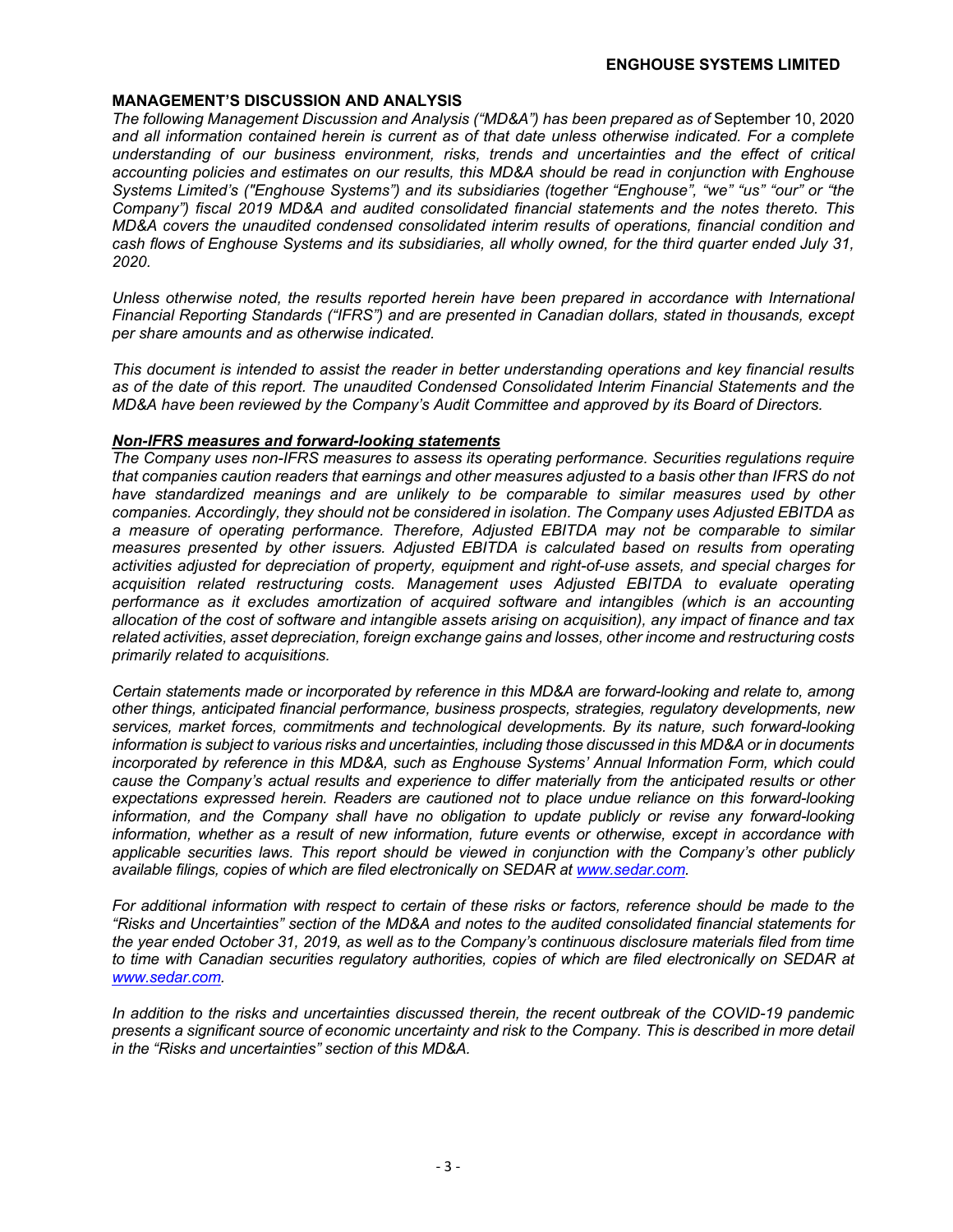### **Corporate overview**

Enghouse is a Canadian publicly traded company (TSX:ENGH) that provides enterprise software solutions focusing on remote work, visual computing and communications for next generation software defined networks. The Company's two-pronged growth strategy focuses on internal growth and acquisitions, which, to date, have been funded through operating cash flows. The Company is well capitalized, has nominal longterm debt and is organized around two business segments: the Interactive Management Group ("IMG") and the Asset Management Group ("AMG").

IMG specializes in customer interaction software and services designed to facilitate remote work, enhance customer service, increase efficiency and manage customer communications across enterprise networks. Core technologies include contact center, attendant console, interactive voice response, dialers, video collaboration, agent performance optimization and analytics that support any telephony environment and may be deployed on-premise or in the cloud. IMG's customers are varied and include insurance companies, telecoms and banks as well as technology, health care and hospitality companies.

AMG provides a portfolio of software and services solutions to a number of verticals such as cable operators, network telecommunication providers, media, transit, defense and public safety companies. Its products include Network infrastructure, Operations Support Systems ("OSS"), Business Support Systems ("BSS"), and revenue generation solutions such as video and Cloud TV solutions. AMG also provides fleet routing, dispatch, scheduling, transit e-ticketing and automated fare collection, communications and emergency control center solutions for the transportation, government, first responders, distribution and security sectors.

Enghouse continues to focus on building a consistently profitable enterprise software company with a diversified product suite and global market presence. The Company remains focused on having a strong balance sheet with large cash reserves and nominal long-term debt. Deploying capital on acquisitions and replacing it through strong operating cash flows is pivotal to our acquisition strategy and allows Enghouse to pursue further acquisitions without the need to obtain financing.

The Company emphasizes the importance of recurring revenue streams to increase shareholder value and the predictability of its operating results. While Enghouse continues to develop and enhance its existing product portfolio to grow organically, it is also important to augment and expedite this strategy with new and complementary technology, products and services obtained through acquisition. This dual-faceted approach will enable us to provide a broader spectrum of products and services to our customer base more quickly than through organic means alone.

### **Third quarter overview**

The COVID-19 pandemic continues to have a significant impact on our customers, employees, suppliers and other stakeholders. While the duration and effects remain unknown, we continue to react quickly to changing circumstances, with our team working remotely and some employees voluntarily returning to the office where it is safe to do so and where local governmental guidance supports a return to the office. Our team continues to remain safe, delivering high quality work and results. Critical to this success has been our previous investment in upgrading our financial systems combined with the internal deployment of Enghouse products such as Vidyo that support remote work, including working from home.

COVID-19 has had a number of financial impacts to Enghouse. Most notably:

- Increased sales of Vidyo and other solutions that support remote work;
- Sales have remained consistent despite some variability in timing of hardware revenue recognition, which has been subject to procurement delays resulting from COVID-19;
- While customers continue to renew existing contracts and sign new orders, some have deferred planned upgrades, expansions and roll-outs, especially those involving an on-site professional services element;
- Collections have remained strong;
- Cost savings continue to be realized as a result of decreased travel and other traditional marketing expenses either avoided or deferred as a result of COVID-19. This has been offset by increased demand generation initiatives;
- No non-acquisition restructuring plans were implemented this year. However, in light of the continued efficiency and productivity achieved through remote work we began to review our physical footprint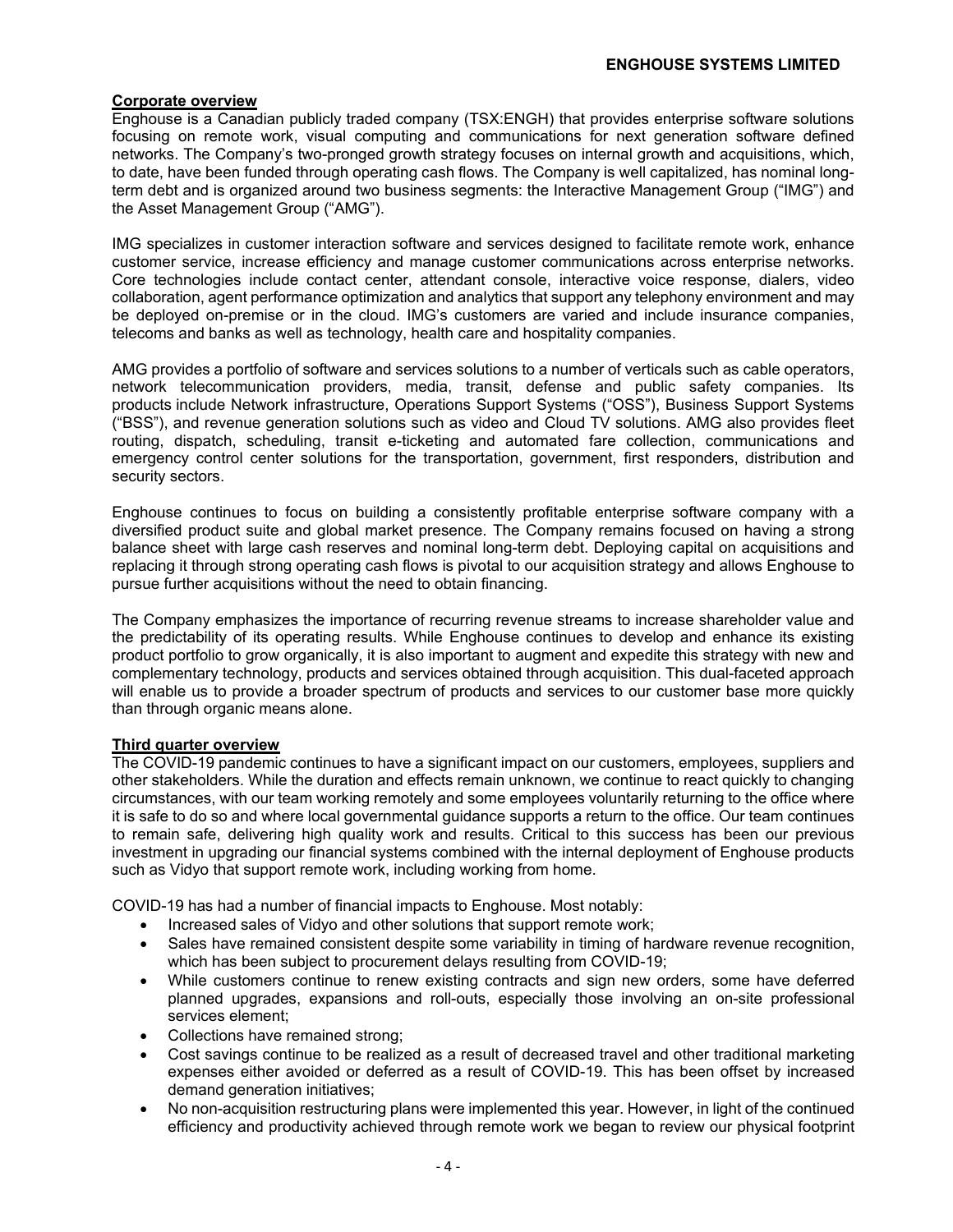in light of current circumstances and continue to assess the situation, taking steps to reduce office space and implement other cost saving initiatives.

The Company experienced growth during the quarter from internal sources as well as contributions from the acquisitions of Vidyo and Espial (both acquired in mid Q3/2019) and Dialogic (acquired in Q1/2020). Internal growth includes the expansion of the acquired businesses, particularly Vidyo and Dialogic, relative to preacquisition sales volumes. Although the initial surge of customers requiring immediate solutions upon the initial outbreak of the pandemic was primarily served in the second quarter of 2020, demand for these solutions remains above historic averages.

### **Quarterly results of operations**

The following table sets forth certain unaudited information for each of the eight most recent quarters. Our operating results may fluctuate quarterly, mainly as a result of the timing of certain large software license and hardware sales. Our quarterly results may also be influenced by COVID-19, foreign exchange, timing of new acquisitions, and changes in staffing and infrastructure. See "Risks and Uncertainties" for more details.

| For the three months ended               | Q3 2020  | Q2 2020  | Q1 2020  | Q4 2019  | Q3 2019  | Q <sub>2</sub> 2019 | Q1 2019        | Q4 2018 |
|------------------------------------------|----------|----------|----------|----------|----------|---------------------|----------------|---------|
|                                          | \$       | \$       | \$       | \$       | \$       | \$                  | \$             | s       |
| Revenue                                  | 131,324  | 140,900  | 110,656  | 109,331  | 101,274  | 89,203              | 86,045         | 85,822  |
|                                          |          |          |          |          |          |                     |                |         |
| Direct costs                             | 39,740   | 39,699   | 32,477   | 32,382   | 31,749   | 27,460              | 27,212         | 24,893  |
| Revenue, net of direct costs             | 91,584   | 101,201  | 78,179   | 76,949   | 69,525   | 61,743              | 58,833         | 60,929  |
| As a % of revenue                        | 69.7%    | 71.8%    | 70.7%    | 70.4%    | 68.7%    | 69.2%               | 68.4%          | 71.0%   |
| Operating expenses                       | 49,351   | 55.046   | 45,760   | 43,731   | 42,038   | 35,066              | 33,038         | 33,528  |
| Special charges                          | 35       | (121)    | 1,576    | 677      | 470      | 56                  | $\blacksquare$ | 57      |
| <b>Results from operating activities</b> | 42,198   | 46,276   | 30,843   | 32,541   | 27,017   | 26,621              | 25,795         | 27,344  |
| As a % of revenue                        | 32.1%    | 32.8%    | 27.9%    | 29.8%    | 26.7%    | 29.8%               | 30.0%          | 31.9%   |
| Amortization                             | (11,502) | (11,600) | (10,080) | (9, 244) | (8, 453) | (6,884)             | (7, 116)       | (6,386) |
| Other                                    | 2,627    | 233      | 4        | 1,719    | 263      | 1,604               | 385            | 1,319   |
| Income before income taxes               | 33,323   | 34,909   | 20,767   | 25,016   | 18,827   | 21,341              | 19,064         | 22,277  |
| Provision for income taxes               | 7,330    | 7,820    | 4,631    | 329      | 4,166    | 4,804               | 4,100          | 2.725   |
| Net Income for the period                | 25,993   | 27,089   | 16,136   | 24,687   | 14,661   | 16,537              | 14,964         | 19,552  |
|                                          |          |          |          |          |          |                     |                |         |
| Basic earnings per share                 | 0.47     | 0.49     | 0.29     | 0.45     | 0.27     | 0.30                | 0.27           | 0.36    |
| Diluted earnings per share               | 0.46     | 0.49     | 0.29     | 0.45     | 0.27     | 0.30                | 0.27           | 0.36    |
|                                          |          |          |          |          |          |                     |                |         |
| Operating cash flows                     | 55,690   | 57,533   | 19,933   | 21,729   | 13,862   | 21,630              | 24,154         | 29,522  |
| Operating cash flows excluding           |          |          |          |          |          |                     |                |         |
| changes in working capital               | 45,294   | 50,033   | 35,183   | 33,854   | 28,531   | 29,010              | 27,121         | 24,034  |
| Cash and short-term investments          | 228,938  | 168,089  | 116,329  | 150,269  | 141,334  | 205,519             | 190,537        | 193,937 |
| <b>Total assets</b>                      | 758,099  | 743,081  | 691,556  | 590,600  | 575,084  | 540,351             | 526,442        | 495,200 |
|                                          |          |          |          |          |          |                     |                |         |
| <b>Adjusted EBITDA:</b>                  |          |          |          |          |          |                     |                |         |
| Results from operating activities        | 42,198   | 46,276   | 30,843   | 32,541   | 27,017   | 26,621              | 25,795         | 27,344  |
| Depreciation                             | 801      | 758      | 887      | 804      | 570      | 499                 | 530            | 542     |
| Depreciation of right-of-use asset       | 2,534    | 2,368    | 2,023    |          |          |                     |                |         |
| Special charges                          | 35       | (121)    | 1,576    | 677      | 470      | 56                  |                | 57      |
| <b>Adjusted EBITDA</b>                   | 45,568   | 49,281   | 35,329   | 34,022   | 28,057   | 27,176              | 26,325         | 27,943  |
| Adjusted EBITDA margin                   | 34.7%    | 35.0%    | 31.9%    | 31.1%    | 27.7%    | 30.5%               | 30.6%          | 32.6%   |
| Adjusted EBITDA per diluted share        | 0.81     | 0.89     | 0.64     | 0.62     | 0.51     | 0.49                | 0.48           | 0.51    |
|                                          |          |          |          |          |          |                     |                |         |

The following table provides details regarding operating results for the past eight quarters: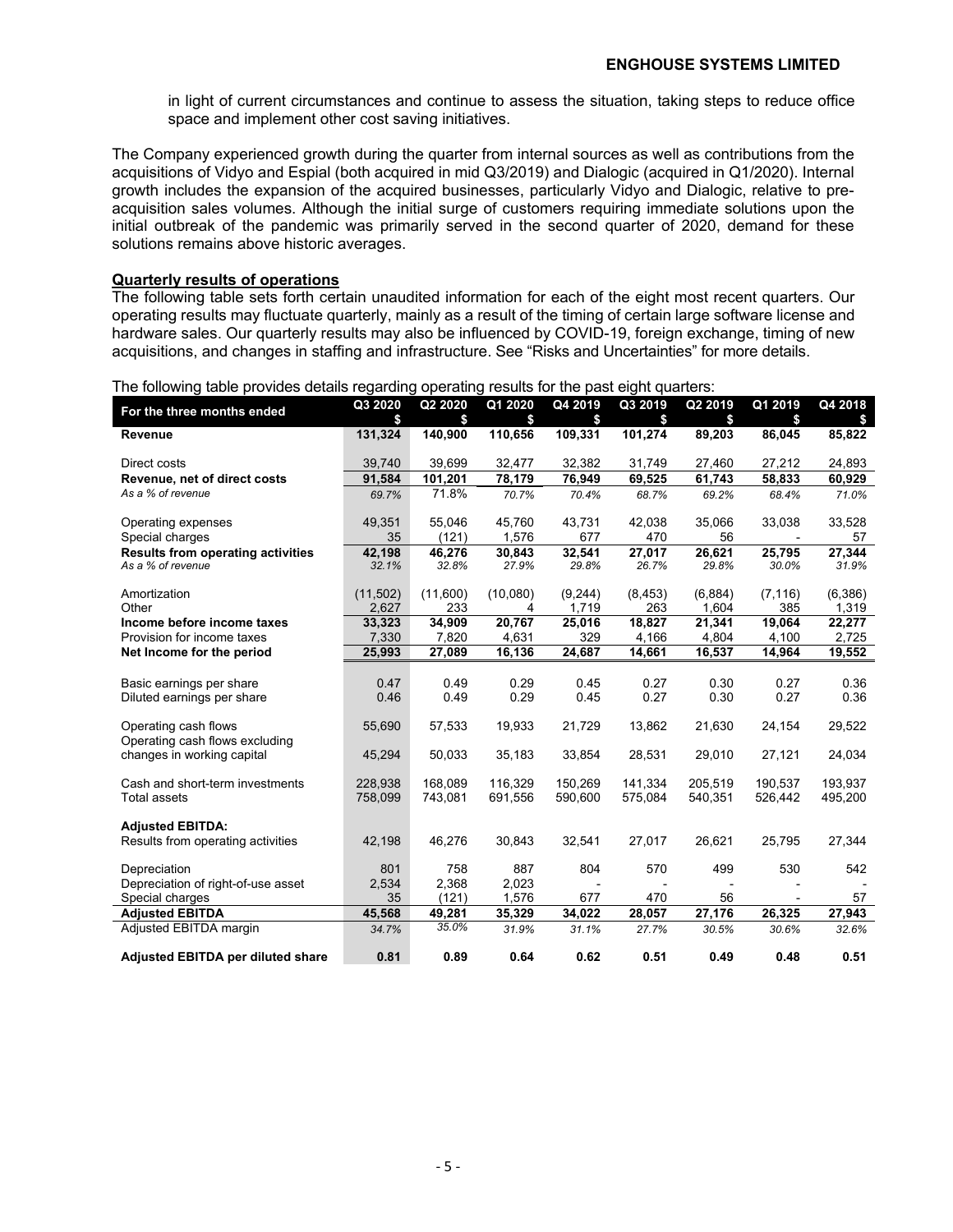### **Results of operations**

The following table provides details regarding operating results for the three and nine months ended July 31, 2020.

| For the period ended July 31             |              | Three months |          |               | Nine months |             |             |          |
|------------------------------------------|--------------|--------------|----------|---------------|-------------|-------------|-------------|----------|
|                                          | 2020         | 2019         | Variance |               | 2020        | 2019        |             | Variance |
|                                          |              | \$           | \$       | $\frac{0}{0}$ | \$          | \$          | \$          | $\%$     |
| Revenue                                  | 131,324      | 101,274      | 30,050   | 29.7          | 382,880     | 276,522     | 106,358     | 38.5     |
|                                          |              |              |          |               |             |             |             |          |
| Direct costs                             | 39,740       | 31,749       | 7,991    | 25.2          | 111,916     | 86,421      | 25,495      | 29.5     |
| Revenue, net of direct costs             | 91,584       | 69,525       | 22,059   | 31.7          | 270,964     | 190,101     | 80,863      | 42.5     |
| As a % of revenue                        | 69.7%        | 68.7%        |          |               | 70.8%       | 68.7%       |             |          |
|                                          |              |              |          |               |             |             |             |          |
| Operating expenses                       | 49,351       | 42,038       | 7,313    | 17.4          | 150,157     | 110,142     | 40,015      | 36.3     |
| Special charges                          | 35           | 470          | (435)    | (92.6)        | 1,490       | 526         | 964         | 183.3    |
| <b>Results from operating activities</b> | 42,198       | 27,017       | 15,181   | 56.2          | 119,317     | 79,433      | 39,884      | 50.2     |
| As a % of revenue                        | 32.1%        | 26.7%        |          |               | 31.2%       | 28.7%       |             |          |
|                                          |              |              |          |               |             |             |             |          |
| Amortization of acquired software        |              |              |          |               |             |             |             |          |
| and customer relationships               | (11, 502)    | (8, 453)     | (3,049)  | (36.1)        | (33, 182)   | (22, 453)   | (10, 729)   | (47.8)   |
| Foreign exchange (losses) gains          | (1, 102)     | (131)        | (971)    | (741.2)       | (1, 148)    | 433         | (1,581)     | (365.1)  |
| Interest expense - lease obligations     | (302)        |              | (302)    |               | (864)       |             | (864)       |          |
| Finance income                           | 209          | 469          | (260)    | (55.4)        | 691         | 1,474       | (783)       | (53.1)   |
| Finance expenses<br>Other income         | (5)<br>3,827 | (11)<br>64)  | 6        | 54.5          | (39)        | (66)<br>411 | 27<br>3,813 | 40.9     |
| Income before income taxes               |              |              | 3,891    | 6079.7        | 4,224       |             |             | 927.7    |
| Provision for income taxes               | 33,323       | 18,827       | 14,496   | 77.0          | 88,999      | 59,232      | 29,767      | 50.3     |
|                                          | 7,330        | 4,166        | 3,164    | 75.9          | 19,781      | 13,070      | 6,711       | 51.3     |
| Net Income for the period                | 25,993       | 14,661       | 11,332   | 77.3          | 69,218      | 46,162      | 23,056      | 49.9     |
|                                          |              |              |          |               |             |             |             |          |
| Basic earnings per share                 | 0.47         | 0.27         | 0.20     | 74.1          | 1.26        | 0.84        | 0.42        | 50.0     |
| Diluted earnings per share               | 0.46         | 0.27         | 0.19     | 70.4          | 1.25        | 0.84        | 0.41        | 48.8     |
|                                          |              |              |          |               |             |             |             |          |
| Operating cash flows                     | 55,690       | 13,862       | 41,828   | 301.7         | 133,156     | 59,646      | 73,510      | 123.2    |
| Operating cash flows excluding           |              |              |          |               |             |             |             |          |
| changes in working capital               | 45,294       | 28,531       | 16,763   | 58.8          | 130,510     | 84,662      | 45,848      | 54.2     |

#### **Revenue**

| The following table provides details regarding revenue for the three and nine months ended July 31, 2020. |         |              |          |         |             |          |  |
|-----------------------------------------------------------------------------------------------------------|---------|--------------|----------|---------|-------------|----------|--|
|                                                                                                           |         | Three months |          |         | Nine months |          |  |
| For the period ended July 31                                                                              | 2020    | 2019         | Variance | 2020    | 2019        | Variance |  |
|                                                                                                           | \$      | \$.          | S        | S       | S           | \$.      |  |
| Software licenses                                                                                         | 29.438  | 22.081       | 7.357    | 106.629 | 62.328      | 44.301   |  |
| Hosted and maintenance services                                                                           | 77,356  | 58.416       | 18.940   | 213.733 | 158.699     | 55.034   |  |
| Professional services                                                                                     | 16,059  | 15.281       | 778      | 47.329  | 43.927      | 3,402    |  |
| Hardware                                                                                                  | 8.471   | 5.496        | 2.975    | 15,189  | 11.568      | 3,621    |  |
| Revenue                                                                                                   | 131,324 | 101,274      | 30,050   | 382,880 | 276,522     | 106,358  |  |
|                                                                                                           |         |              |          |         |             |          |  |
| Interactive Management Group                                                                              | 75.151  | 56,869       | 18,282   | 227,949 | 144.863     | 83,086   |  |
| Asset Management Group                                                                                    | 56.173  | 44.405       | 11,768   | 154.931 | 131.659     | 23.272   |  |
| <b>Revenue</b>                                                                                            | 131.324 | 101.274      | 30.050   | 382.880 | 276.522     | 106.358  |  |

Revenue for the three months ended July 31, 2020 was \$131.3 million, an increase of \$30.1 million or 29.7% from the same period in the prior year. The variance is explained by:

- An increase of \$18.9 million in hosted and maintenance revenue, primarily attributable to hosted Vidyo sales as well as incremental maintenance on new license sales, net of churn on existing customers, and the addition of new product offerings. Hosted and maintenance services represent an important strategic source of revenue given its predictable and recurring nature and represented 58.9% of total revenues for the period (2019–57.7%). The percentage increase in contributions from hosted and maintenance revenue is attributable to a proportionate increase in recurring revenue including recurring revenue from deals signed in the preceding quarter as a result of increased COVID-19 related demand.
- An increase of \$7.4 million in software revenue primarily from increased sales of Vidyo licenses and network infrastructure software from both existing and new product offerings.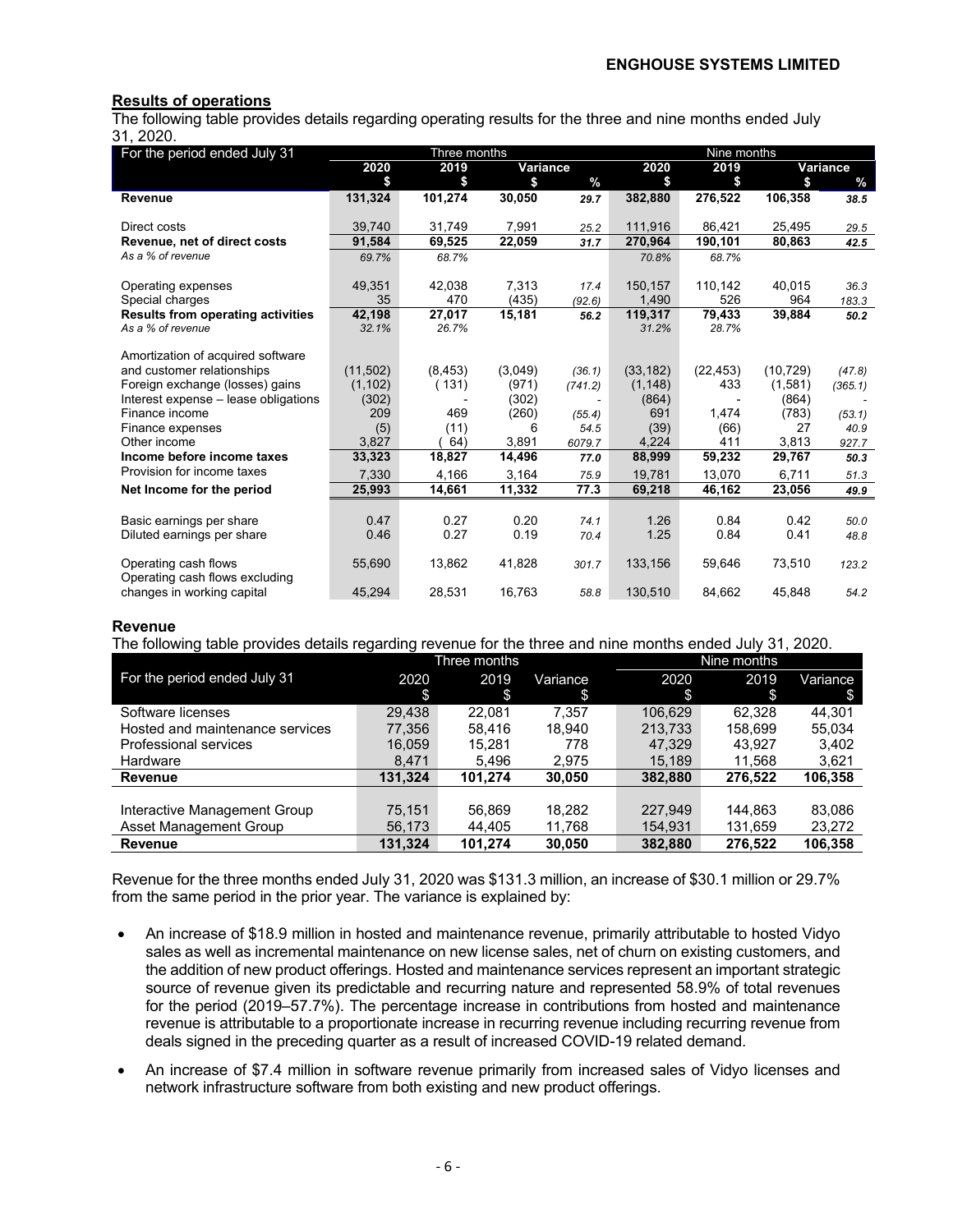- Increases in hardware revenue following sourcing delays in the second quarter and deferral of installation into the current quarter as a result of COVID-19. Hardware is sold to customers to complement our software offerings and is generally not a core product offering.
- A further increase of \$1.4 million due to foreign exchange. This is calculated by applying the change in the average exchange rates between the third quarters of 2019 and 2020 to our foreign currency denominated revenue in the third quarter of 2020.

Revenue for the nine months ended July 31, 2020 was \$382.9 million, an increase of \$106.4 million or 38.5% from the same period in the prior year. The variance is primarily attributable to the same reasons discussed above in addition to a significant perpetual license order recognized by Dialogic during the second quarter of 2020.

### *Interactive Management Group*

IMG revenue for the three months ended July 31, 2020 was \$75.2 million, an increase of \$18.3 million or 32.1% from same period in the prior year. The variance is explained by:

- An increase of \$14.9 million in hosted and maintenance revenue, which includes maintenance on new license sales and incremental hosted revenue, particularly from Vidyo.
- An increase of \$3.3 million in software license revenue primarily attributable to increased Vidyo license sales.

Revenue for the nine months ended July 31, 2020 was \$227.9 million, an increase of \$83.1 million or 57.4% from same period in the prior year. The increase is primarily the result of higher revenue from new product offerings and incremental contributions from Vidyo and Dialogic.

### *Asset Management Group*

AMG revenue for the three months ended July 31, 2020 was \$56.2 million, an increase of \$11.8 million or 26.5% from same period in the prior year. The variance is explained by:

- An increase of \$4.9 million in hosted and maintenance revenue primarily attributable to new product offerings from Dialogic and Espial, as well as incremental maintenance on new sales across a number of product lines.
- An increase of \$4.0 million in license revenue attributable to new product offerings at Dialogic as well as increased sales to network telecommunication providers during the quarter.
- An increase of \$2.9 million in hardware revenue largely attributable to the timing of deliveries for large contracts in the transportation business. Although variability is to be expected as a result of timing, hardware is an ancillary product offered at lower margins.

Revenue for the nine months ended July 31, 2020 was \$154.9 million, an increase of \$23.3 million or 17.7% from the same period in the prior year. The increase is primarily the result of the factors discussed above in addition to strong license revenue in Networks and Espial operations in the first quarter.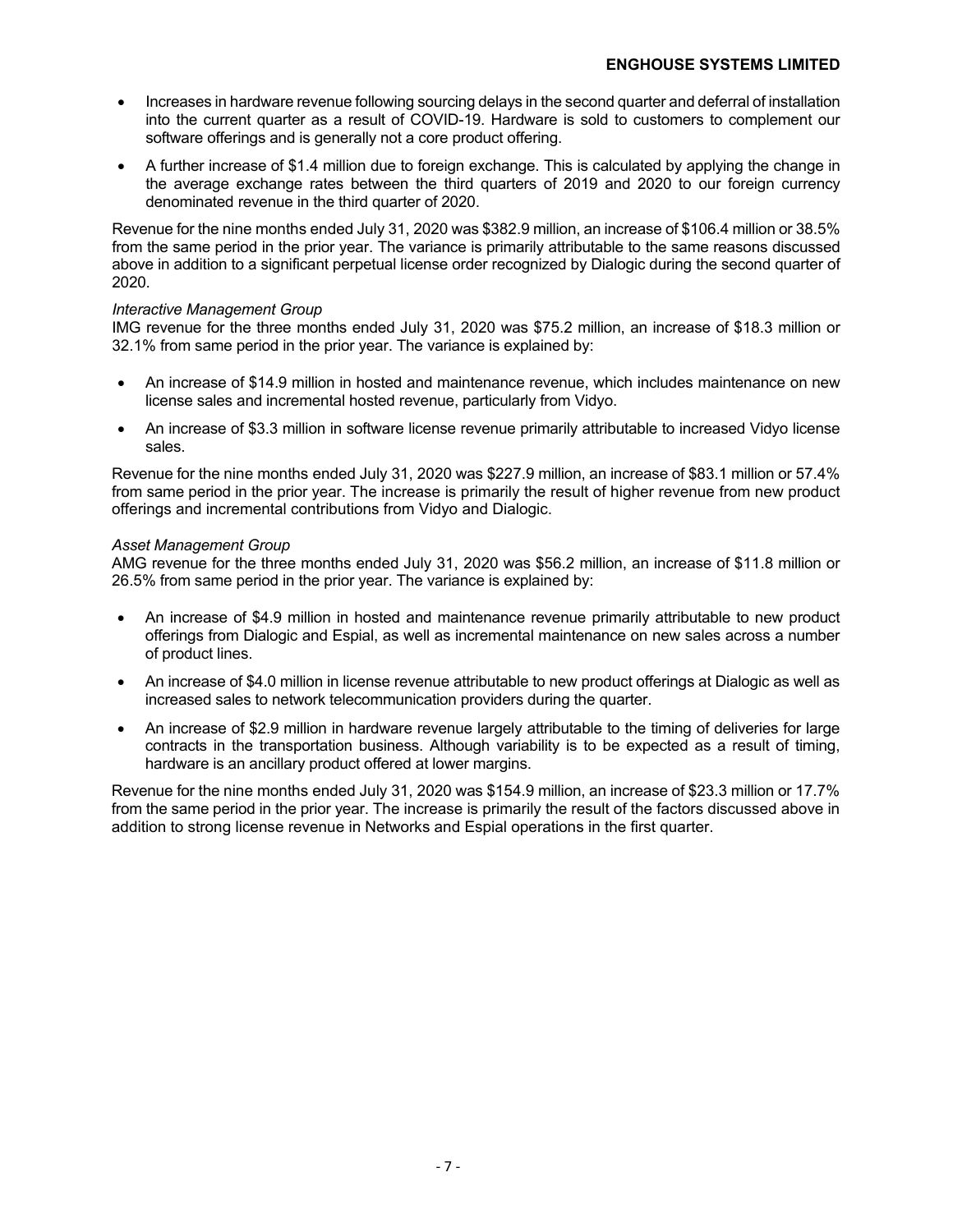### **Direct costs**

The following table provides details regarding direct costs for the three and nine months ended July 31, 2020.

|                               |        | Three months |          |         | Nine months |          |
|-------------------------------|--------|--------------|----------|---------|-------------|----------|
| For the period ended July 31  | 2020   | 2019         | Variance | 2020    | 2019        | Variance |
|                               | \$     | \$           | \$       | \$      | \$          | \$       |
| Software licenses             | 2.058  | 1.327        | 731      | 8.445   | 4.058       | 4.387    |
| Services                      | 30.417 | 26.399       | 4.018    | 91,843  | 74.125      | 17,718   |
| Hardware                      | 7.265  | 4,023        | 3,242    | 11.628  | 8.238       | 3,390    |
| <b>Direct Costs</b>           | 39,740 | 31,749       | 7,991    | 111.916 | 86,421      | 25,495   |
| As a % of revenue             |        |              |          |         |             |          |
| Software licenses             | 7.0%   | 6.0%         |          | 7.9%    | 6.5%        |          |
| <b>Services</b>               | 32.6%  | 35.8%        |          | 35.2%   | 36.6%       |          |
| Hardware                      | 85.8%  | 73.2%        |          | 76.6%   | 71.2%       |          |
| Total                         | 30.3%  | 31.3%        |          | 29.2%   | 31.3%       |          |
|                               |        |              |          |         |             |          |
| Interactive Management Group  | 18,152 | 14.838       | 3,314    | 54,240  | 37.877      | 16,363   |
| Asset Management Group        | 21,588 | 16,911       | 4,677    | 57,676  | 48.544      | 9,132    |
| <b>Direct Costs</b>           | 39.740 | 31,749       | 7,991    | 111.916 | 86,421      | 25,495   |
| As a % of revenue             |        |              |          |         |             |          |
| Interactive Management Group  | 24.2%  | 26.1%        |          | 23.8%   | 26.1%       |          |
| <b>Asset Management Group</b> | 38.4%  | 38.1%        |          | 37.2%   | 36.9%       |          |

Direct costs for the three months ended July 31, 2020 were \$39.7 million or 30.3% of revenue compared to \$31.7 million or 31.3% of revenue in the same period in the prior year. Overall margins improved as a result of favourable product mix changes and improved margins on services offsetting lower hardware margins during the quarter. Hardware is sold at lower margins than traditionally achieved on other revenue streams.

Direct costs for the nine months ended July 31, 2020 were \$111.9 million or 29.2% of revenue compared to \$86.4 million or 31.3% of revenue in the same period in the prior year for the same reasons discussed for the quarter in addition to a significant perpetual license order at Dialogic in the second quarter of 2020.

#### *Interactive Management Group*

IMG direct costs for the three months ended July 31, 2020 were \$18.2 million or 24.2% of segment revenue compared to \$14.8 million or 26.1% of revenue in the same period in the prior year. The higher margins are primarily a result of higher margins on both services and hardware.

IMG direct costs for the nine months ended July 31, 2020 were \$54.2 million or 23.8% of segment revenue compared to \$37.9 million or 26.1% of revenue in the same period in the prior year as a result a shift in product mix towards higher-margin license sales in addition to higher margins on hardware and services.

### *Asset Management Group*

AMG direct costs were \$21.6 million or 38.4% of segment revenue for the three months ended July 31, 2020 compared to \$16.9 million or 38.1% of revenue in the same period in the prior year as margins for AMG remained relatively stable overall with lower hardware margins partially offset by improved margins on services.

AMG direct costs for the nine months ended July 31, 2020 were \$57.7 million or 37.2% of segment revenue for the same period compared to \$48.5 million or 36.9% of revenue in the same period in the prior year attributable to the same reasons discussed above.

### **Revenue, net of direct costs**

Revenue, net of direct costs for the three months ended July 31, 2020 increased by \$22.1 million to \$91.6 million or 69.7% of revenue compared to \$69.5 million or 68.7% in the same period in the prior year. The increase in revenue, net of direct costs is attributable to higher margins on services combined with a shift in product mix towards higher margin license sales.

Revenue, net of direct costs for the nine months ended July 31, 2020 increased by \$80.9 million to \$271.0 million or 70.8% of revenue compared to \$190.1 million or 68.7% in the same period in the prior year. The increase is a result of the aforementioned higher margins on increased maintenance services as well as a shift in product mix towards higher margin software.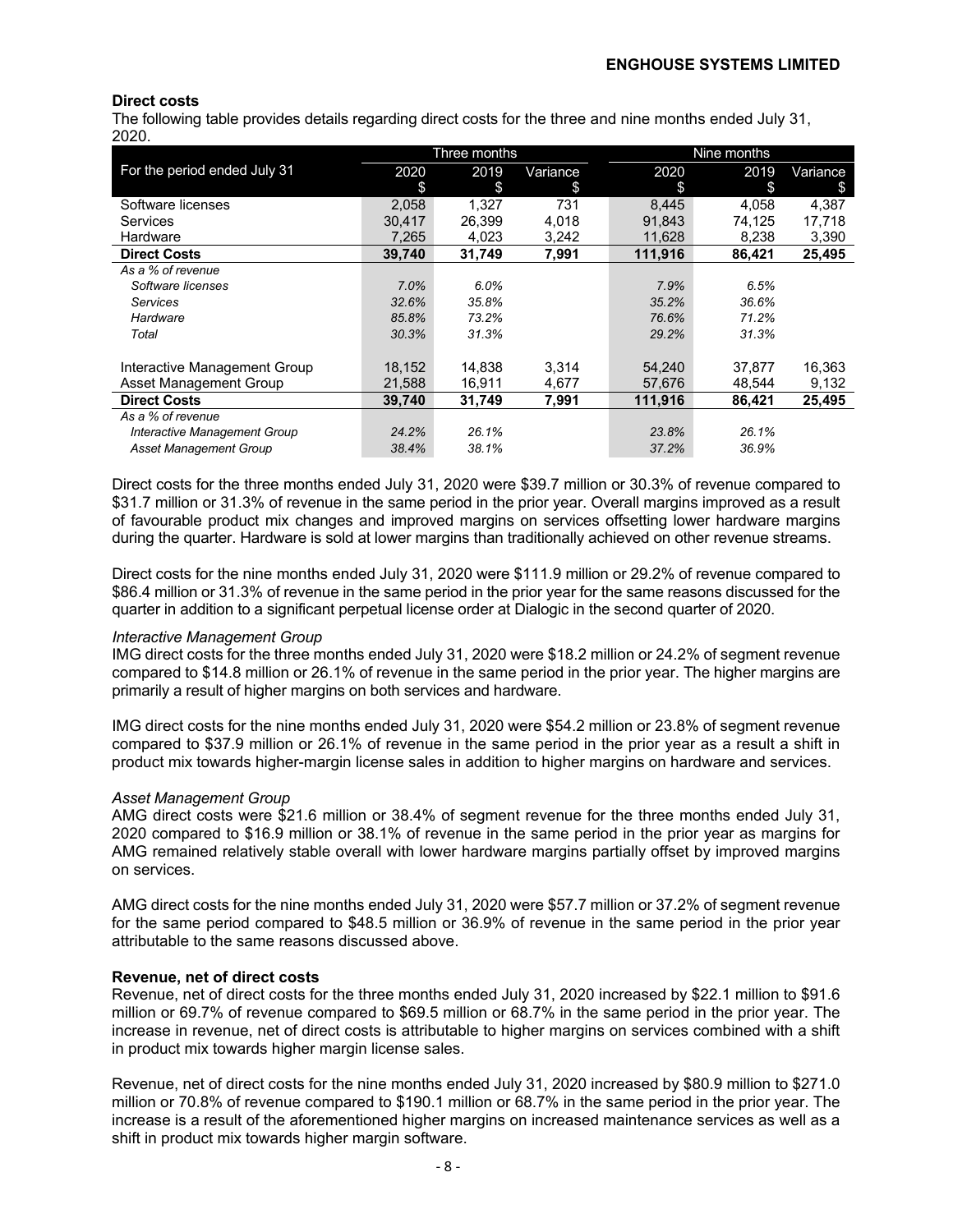### **Operating expenses**

The following table provides details regarding operating expenses for the three and nine months ended July 31, 2020.

|                                     |         | Three months |          |         | Nine months |          |
|-------------------------------------|---------|--------------|----------|---------|-------------|----------|
| For the period ended July 31        | 2020    | 2019         | Variance | 2020    | 2019        | Variance |
|                                     | \$      | \$           | \$       | \$      | S           | S        |
| Selling, general and administrative | 25,812  | 24,890       | 922      | 80,106  | 66,786      | 13,320   |
| Research and development            | 20.204  | 16.578       | 3.626    | 60.680  | 41.757      | 18.923   |
| Depreciation                        | 801     | 570          | 231      | 2.446   | 1,599       | 847      |
| Depreciation of right-of-use asset  | 2,534   |              | 2,534    | 6,925   |             | 6,925    |
| Special charges                     | 35      | 470          | (435)    | 1.490   | 526         | 964      |
| <b>Operating expenses</b>           | 49.386  | 42.508       | 6,878    | 151,647 | 110.668     | 40,979   |
| As a % of revenue                   |         |              |          |         |             |          |
| Selling, general and administrative | 19.7%   | 24.6%        |          | 20.9%   | 24.2%       |          |
| Research and development            | 15.4%   | 16.4%        |          | 15.8%   | 15.1%       |          |
| Depreciation                        | 0.6%    | 0.6%         |          | 0.6%    | 0.6%        |          |
| Depreciation of right-of-use asset  | 1.9%    | $0.0\%$      |          | 1.8%    | $0.0\%$     |          |
| Special charges                     | $0.0\%$ | 0.5%         |          | 0.4%    | 0.2%        |          |
| Operating expenses                  | 37.6%   | 42.0%        |          | 39.6%   | 40.0%       |          |

Operating expenses for the three months ended July 31, 2020 totaled \$49.4 million, an increase of \$6.9 million or 16.2% despite revenue growth of 29.7% and additional costs from acquisitions compared to the same period in prior year. The variance, which overall is largely attributable to increased scale from recent acquisitions, is further explained by:

- An increase of \$3.6 million in research and development expense. Research and development expense is equivalent to 15.4% of revenue compared to 16.4% in the same period in the prior year with incremental investment in Microsoft Teams certification, new BI reporting tools, Espial's IPTV solution and Vidyo-enabling existing contact center product offerings.
- An increase of \$0.9 million in selling, general and administrative expense. Despite revenue growth and additional scale from acquisitions, costs remained relatively stable as a result of successful cost containment initiatives combined with reduced travel expenses due to COVID-19 as well as administrative cost synergies and operating cost efficiencies attributable to increased scale. Expenses also include vacation accruals that increased significantly since the start of the pandemic but have remained relatively stable over the three months ended July 31, 2020. Selling, general and administrative expense is inclusive of a reduction in occupancy expense as a result of the adoption of IFRS 16, which was applied on a modified retrospective basis as explained subsequently.
- The addition of \$2.5 million in depreciation of right-of-use assets as a result of the adoption of IFRS 16, which was applied on a modified retrospective basis while comparative balances were not revised. Prior to the adoption of IFRS 16, lease related costs, which are now expensed under both interest and depreciation, were classified as occupancy costs as part of selling, general and administrative expense.

Operating expenses for the nine months ended July 31, 2020 totaled \$151.6 million, an increase of \$41.0 million or 37.0% from the same period in the prior year. The variance is attributable to the factors discussed above as well as restructuring costs related to acquisitions. The benefit of cost containment and restructuring initiatives began to be realized primarily in the current quarter when the majority of the initiatives were complete.

### **Foreign exchange**

The majority of our revenue is from sales denominated in foreign currencies. We do not hedge foreign currency exposure as most of our major international operations fund operating expenses with local operating cash flow surpluses that provide a natural hedge. While foreign exchange might have a significant impact on both revenue and expenses, the net impact to results from operating activities is lessened. This will also affect the relative cost of foreign currency denominated acquisitions stated in Canadian dollars.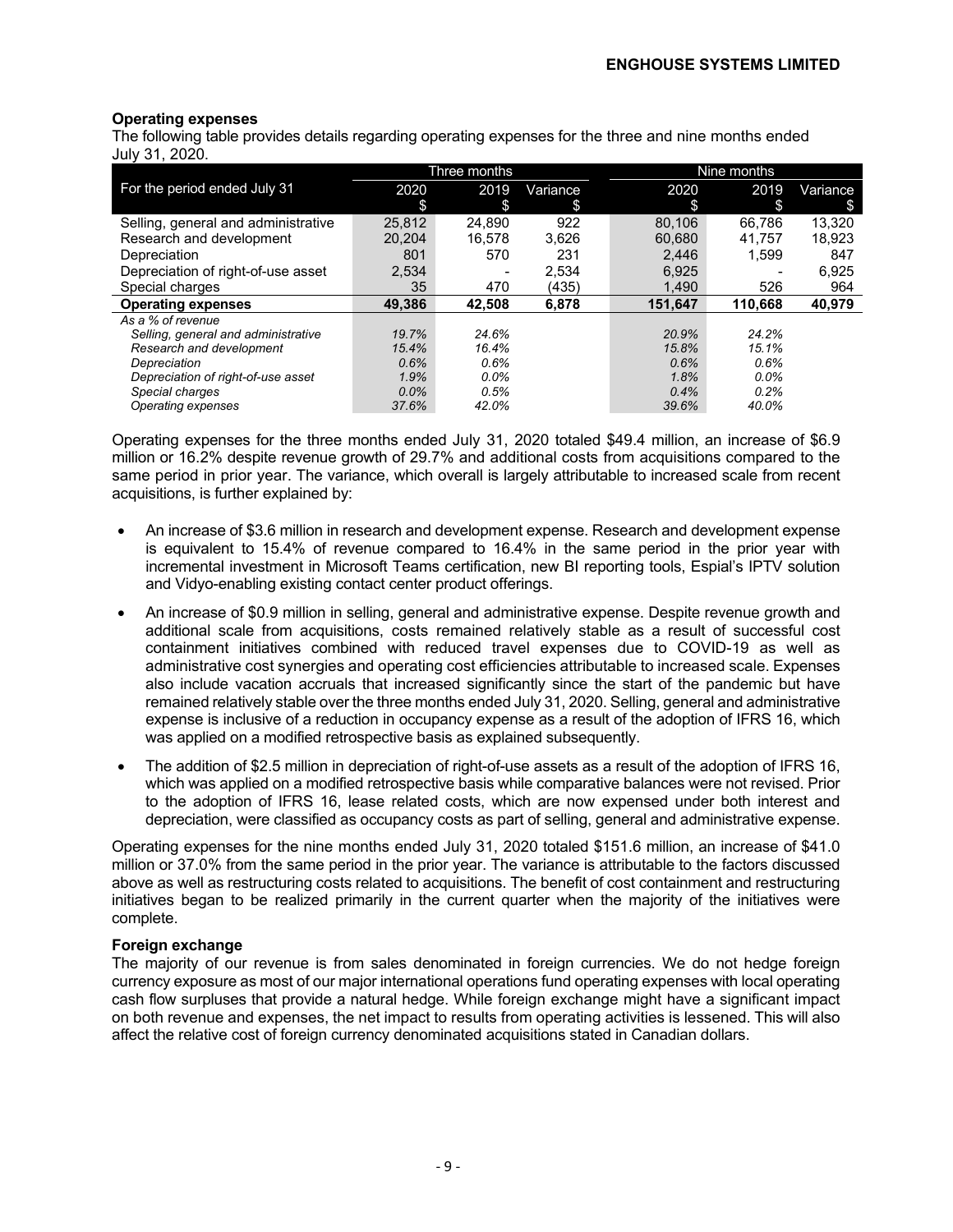

Exchange rate source: Bank of Canada Currency Rates

During the three months ended July 31, 2020, the Canadian dollar weakened against most major currencies other than the Norwegian Krone compared to the same period in the prior year. As result, in the third quarter, there was a positive impact to revenue of \$1.4 million reported in Canadian dollars and operating costs were higher by \$1.1 million compared to the same period in the prior year.

For the three months ended July 31, 2020, we recognized unrealized foreign exchange losses of \$1.1 million related to foreign currency denominated monetary assets and liabilities in the current period compared to losses of \$0.1 million in the same period in the prior year. The loss was a result of movements in the Canadian dollar against international currencies on Canadian dollar denominated monetary assets and liabilities on functional currency books denominated in foreign currencies.

Translation gains or losses incurred upon consolidation of our foreign operations' statements of financial position into Canadian dollars are included in our Accumulated other comprehensive income account on the Unaudited Condensed Consolidated Interim Statements of Financial Position.

For the nine months ended July 31, 2020, we recognized \$1.1 million of unrealized foreign exchange losses related to foreign currency denominated monetary assets and liabilities in the current period compared to gains of \$0.4 million in the same period in the prior year.

### **Amortization of software and customer relationships**

Amortization expense for acquired software and customer relationships for the three and nine months ended July 31, 2020 increased by \$3.0 million to \$11.5 million and by \$10.7 million to \$33.2 million respectively, compared to the same periods in the prior year. Both variances are attributable to incremental charges from the current year's acquisition as well as amortization on recent acquisitions, which added \$9.2 million for the nine months ended July 31, 2020.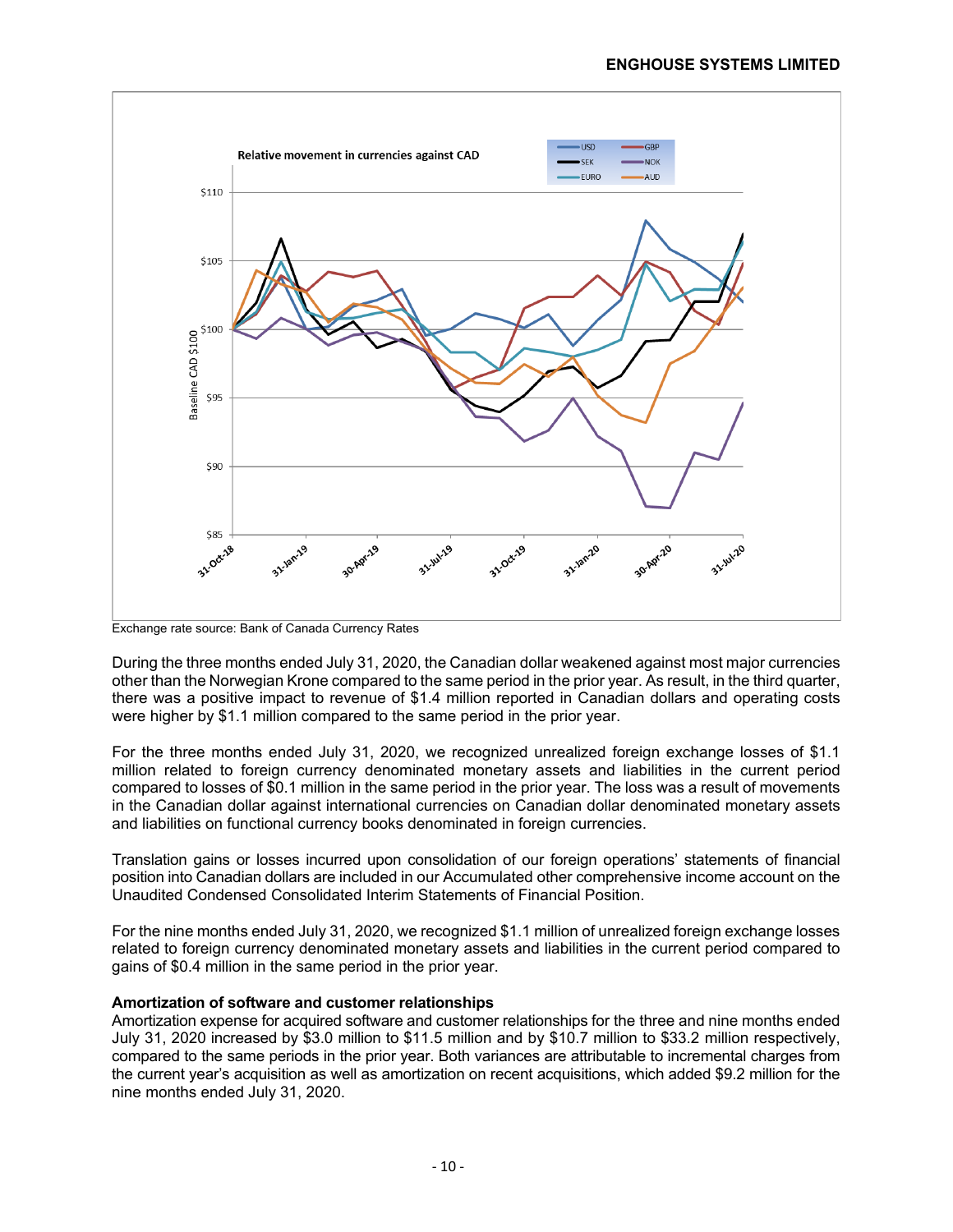### **Other income**

Other income for the three months ended July 31, 2020 increased by \$3.9 million during the quarter as a result of net unrealized gains on investments in equity positions carried at fair value. For the nine months ended July 31, 2020, Other income increased by \$3.8 million compared to the same period in the prior year. The increase is attributable to the aforementioned investment gains in addition to a gain of U.S. \$1.2 million booked on the refund of contingent consideration paid in the second quarter as part of the Dialogic acquisition.

#### **Income tax expense**

Income tax expense for the three months ended July 31, 2020 increased by \$3.2 million to \$7.3 million, compared to the same period in the prior year. For the three and nine months ended July 31, 2020, our effective tax rate was 22.0% and 22.2% compared to 22.1% and 22.1%, respectively, for the same periods in the prior year.

### **Net income**

Net income for the three and nine months ended July 31, 2020 increased by \$11.3 million and \$23.1 million to \$26.0 million and \$69.2 million, respectively, compared to the same periods in the prior year. The increased profitability reflects both higher hosted and maintenance as well as license revenue combined with operating cost synergies from integrating acquisitions.

For the three and nine months ended July 31, 2020, diluted earnings per share was \$0.46 and \$1.25, respectively, compared to \$0.27 and \$0.84 in the same periods in the prior year.

#### **Cash flows from operating activities**

For three months and nine months ended July 31, 2020, cash flows from operating activities were \$55.7 million and \$133.2 million, respectively, compared to \$13.9 million and \$59.6 million in the same periods in the prior year. The increase in operating cash flow reflects:

- An increase in net income as a result of higher revenue combined with improved margins and operating cost synergies.
- An increase in working capital as a result of strong collections during the three and nine months ended July 31, 2020 as well as an increase in deferred revenue for the nine months ended July 31, 2020.
- A further increase of \$2.8 million and \$7.8 million for the three and nine months as a result of the adoption of IFRS 16, which was applied on a modified retrospective basis while comparative balances were not revised. Prior to the adoption of IFRS 16, lease related outflows, now classified under financing activities, were previously classified as operating cash outflows.

Operating cash flows excluding changes in non-cash working capital items for the three months and nine months, respectively, ended July 31, 2020 increased by 58.8% and by 54.2% respectively to \$45.3 million and \$130.5 million compared to the same periods in the prior year primarily as a result of improved operating results.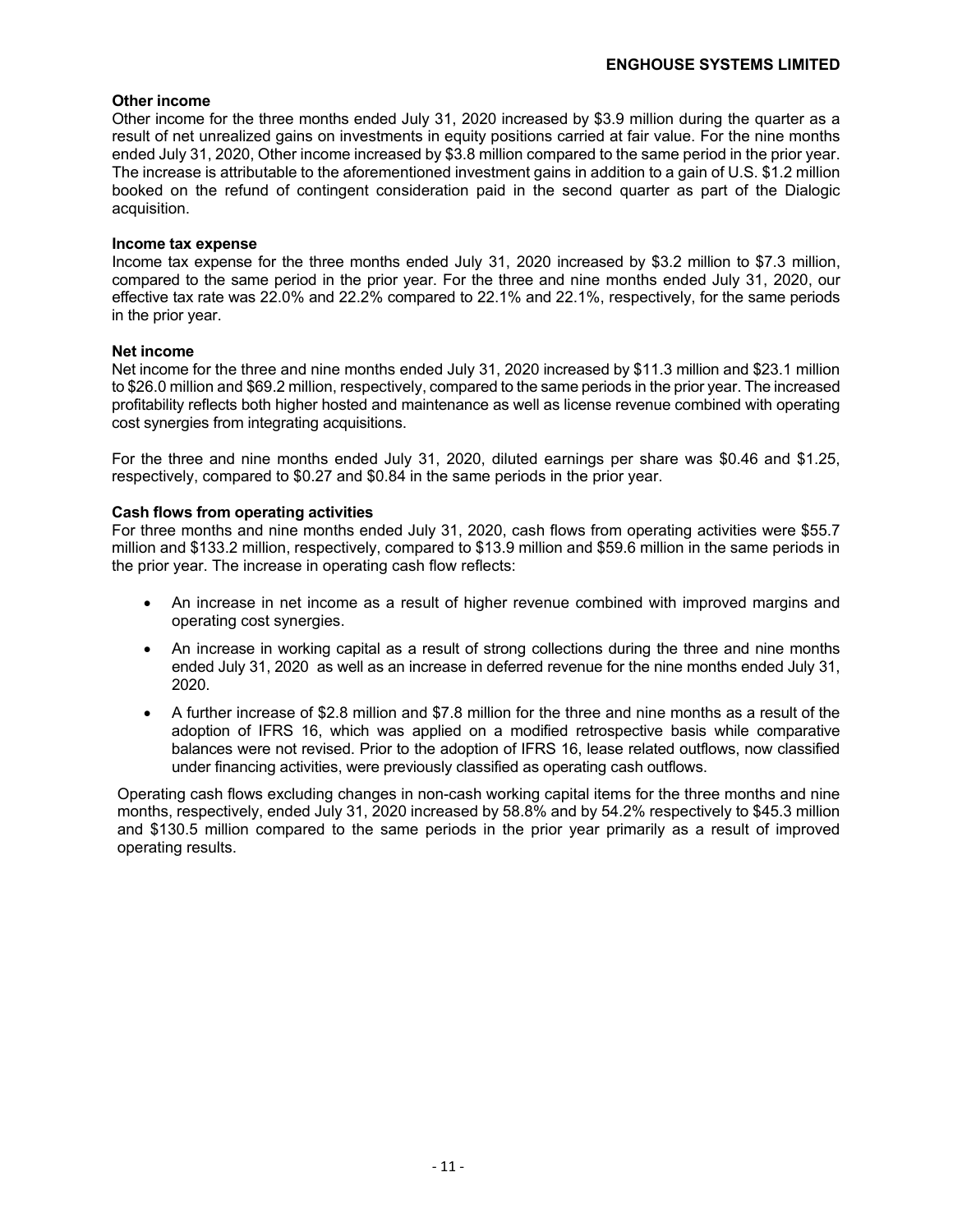### **Adjusted EBITDA**

The table below reconciles Adjusted EBITDA to the most directly comparable IFRS measure, Results from operating activities, for the three and nine months ended July 31, 2020.

|                                    |         | Three months |          |         | Nine months |          |  |
|------------------------------------|---------|--------------|----------|---------|-------------|----------|--|
| For the period ended July 31       | 2020    | 2019         | Variance | 2020    | 2019        | Variance |  |
|                                    | \$      | \$           | S        | \$      | \$          | \$       |  |
| Total revenue                      | 131.324 | 101.274      | 30.050   | 382.880 | 276.522     | 106.358  |  |
|                                    |         |              |          |         |             |          |  |
| Results from operating activities  | 42.198  | 27.017       | 15.181   | 119.317 | 79.433      | 39.884   |  |
|                                    |         |              |          |         |             |          |  |
| Depreciation                       | 801     | 570          | 231      | 2,446   | 1.599       | 847      |  |
| Depreciation of right-of-use asset | 2.534   |              | 2.534    | 6.925   |             | 6.925    |  |
| Special charges                    | 35      | 470          | (435)    | 1,490   | 526         | 964      |  |
| <b>Adjusted EBITDA</b>             | 45.568  | 28,057       | 17,511   | 130.178 | 81,558      | 48,620   |  |
|                                    |         |              |          |         |             |          |  |
| Adjusted EBITDA margin             | 34.7%   | 27.7%        |          | 34.0%   | 29.5%       |          |  |
|                                    |         |              |          |         |             |          |  |
| Adjusted EBITDA per diluted share  | 0.81    | 0.51         | 0.30     | 2.35    | 1.48        | 0.87     |  |

Adjusted EBITDA for the three and nine months ended July 31, 2020 increased by \$17.5 million and \$48.6 million respectively, compared to the same periods in the prior year. The increase in adjusted EBITDA reflects:

- Higher revenue, net of direct costs as a result of both increased license as well as hosted and maintenance revenue, combined with improved margins.
- An increase as a result of adopting IFRS 16 whereby certain costs associated with occupancy are now classified as depreciation and interest on right-of-use assets. Comparative periods have not been restated.

Special charges, primarily reflecting acquisition related restructuring charges, have been excluded from adjusted EBITDA along with depreciation of property and equipment as well as right-of-use assets.

### **Liquidity and cash reserves**

We closed the period with cash and short-term investments of \$228.9 million, compared to the October 31, 2019 balance of \$150.3 million. This reflects strong cash collections related to annual maintenance billings and incremental license sales, which offset cash spent of \$46.6 million on the acquisition of Dialogic on December 31, 2019. This is also net of payment of \$19.5 million for dividends, which increased 23.1% from \$15.8 million in the same period in the prior year. Collections of receivables remained strong despite COVID-19.

For the nine months ended July 31, 2020, cash increased by a total of \$74.7 million compared to a decrease of \$54.1 million over the same period in the prior year. The increase is the result of operating cash flows of \$133.2 million that funded the \$47.4 million of cash used in investing activities, primarily acquisitions. In comparison, in the same period last year Enghouse generated operating cash flows of \$59.6 million and spent \$97.8 million, primarily on acquisitions as part of investing activities. The ability to generate strong operating cash flows is pivotal to our acquisition strategy, which enables us to pursue further acquisitions without the need to obtain financing.

For the nine months ended July 31, 2020 working capital was \$121.6 million compared to \$85.4 million at the end of fiscal 2019. The increase in working capital is predominately a result of continued increases in operating cash flow combined with delays in deploying capital on acquisitions as a result of COVID-19 related travel restrictions that hamper due-diligence efforts. Consequently, cash and short-term investments increased by \$78.7 million compared to October 31, 2019. These factors ultimately led to a \$36.2 million increase in working capital despite higher payables and deferred revenue (primarily from acquisitions) as well as the addition of \$8.4 million in current lease obligations recorded under the introduction of IFRS 16. Management is confident that the Company has the funds necessary to meet its existing and future financial operating commitments and dividend strategy. Future acquisition growth may be funded through a combination of cash, debt and equity consideration, which could cause dilution to existing shareholders.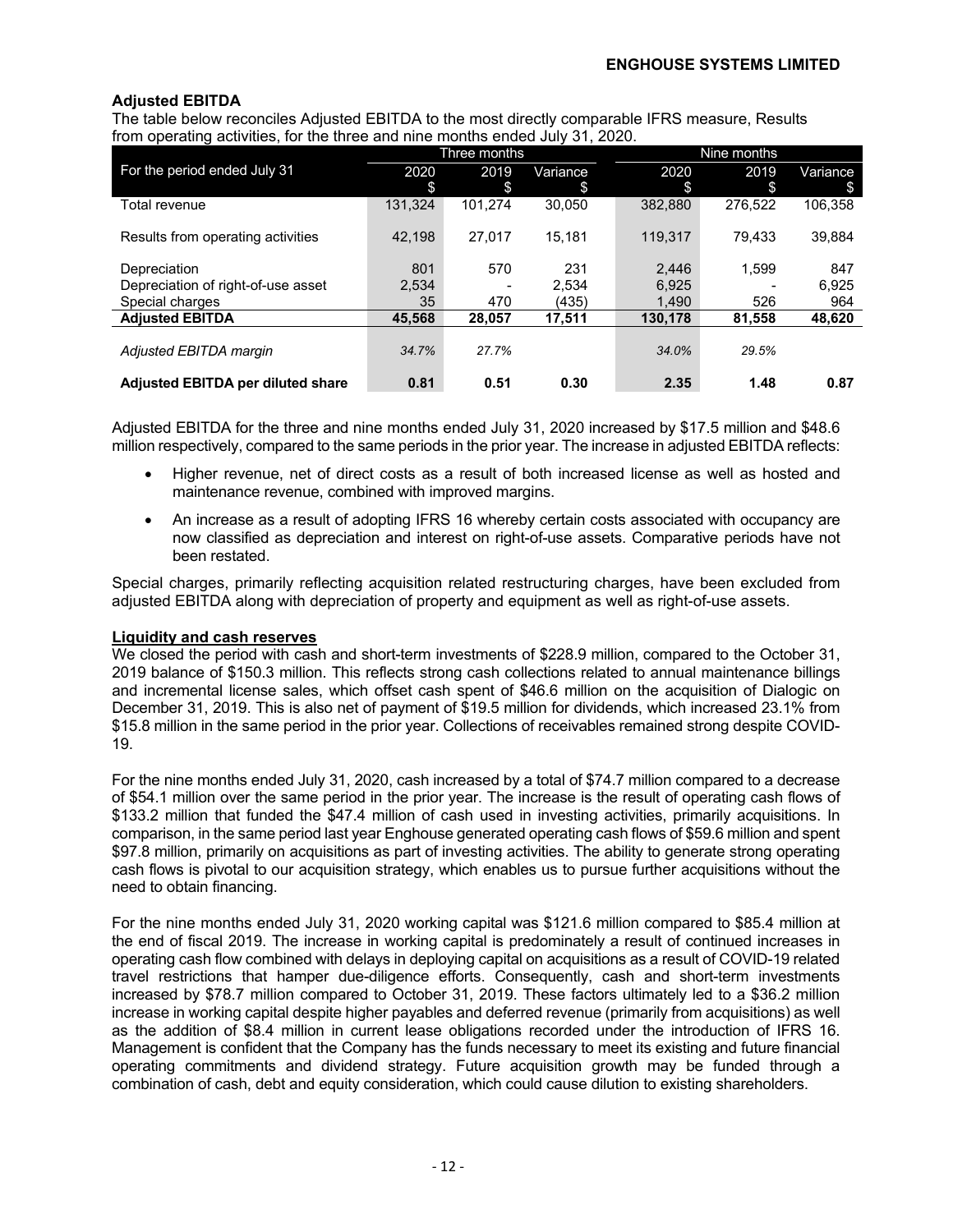### **Capital stock**

The Company had 55,284,924 Common Shares issued and outstanding as at September 10, 2020. During the quarter, 268,000 stock options were exercised contributing \$7.8 million in cash compared to 45,500 stock options and \$0.6 million in cash to the Company in the same period in the prior year. The Company granted 310,000 options in the first three quarters of 2020 compared to 500,000 options, all granted in the second quarter of the prior year.

Enghouse Systems renewed its Normal Course Issuer Bid for a further year commencing April 30, 2020 and expiring April 29, 2021, whereby it may repurchase up to a maximum of 4,188,532 common shares of the Company. The Company did not repurchase any shares of its common stock in the current or prior quarterly periods under its Normal Course Issuer Bid.

On January 25, 2019, the Company completed a share split whereby each issued and outstanding common share has been effectively doubled. All references to capital stock, options and per share data have been adjusted retrospectively to reflect the Company's two-for-one share split in the comparative period.

### **Off-Statement of financial position arrangements**

We have not entered into off-statement of financial position financing arrangements. Except for operating leases and other low probability and/or immeasurable contingencies (not accrued in accordance with IFRS), all commitments are reflected on our unaudited Condensed Consolidated Interim Statements of Financial Position.

#### **Transactions with related parties**

We have not entered into any transactions with related parties during the period, other than transactions between wholly owned subsidiaries and us in the normal course of business, which are eliminated on consolidation.

#### **Basis of preparation and significant accounting policies**

The unaudited condensed consolidated interim financial statements of the Company and its subsidiaries have been prepared in accordance with International Financial Reporting Standards ("IFRS") as issued by the International Accounting Standards Board ("IASB").

Our significant accounting policies are described in Note 3 of the audited consolidated financial statements as at October 31, 2019, which is available on SEDAR (*www.sedar.com*). The policies applied in these unaudited condensed consolidated interim financial statements are based on IFRS issued and outstanding as of September 10, 2020, the date the Board of Directors approved the unaudited condensed consolidated interim financial statements.

#### **New standards and interpretations adopted**

### **IFRS 16,** *Leases* **("IFRS 16")**

IFRS 16 is a new standard effective for fiscal years beginning on or after January 1, 2019. The standard replaced previous guidance under IAS 17*, Leases* ("IAS 17"), and no longer distinguishes between a finance lease and an operating lease for lessees. Instead, for virtually all lease contracts the lessee recognizes lease obligations reflecting future lease payments and a "right-of-use" asset. Lessor accounting remains somewhat similar as under IAS 17. The Company has applied IFRS 16 for the period commencing November 1, 2019.

The Company applied IFRS 16 using the modified retrospective approach and, as a result, the comparative information was not restated and will continue to be reported under IAS 17 and IFRIC 4, *Determining Whether an Arrangement Contains a Lease* ("IFRIC 4").

On adoption of IFRS 16, the Company recognized lease obligations in relation to leases that had previously been classified as "operating leases" under the principles of IAS 17*.* These liabilities were measured at the present value of the remaining lease payments, discounted using the lessee's incremental borrowing rate as of November 1, 2019.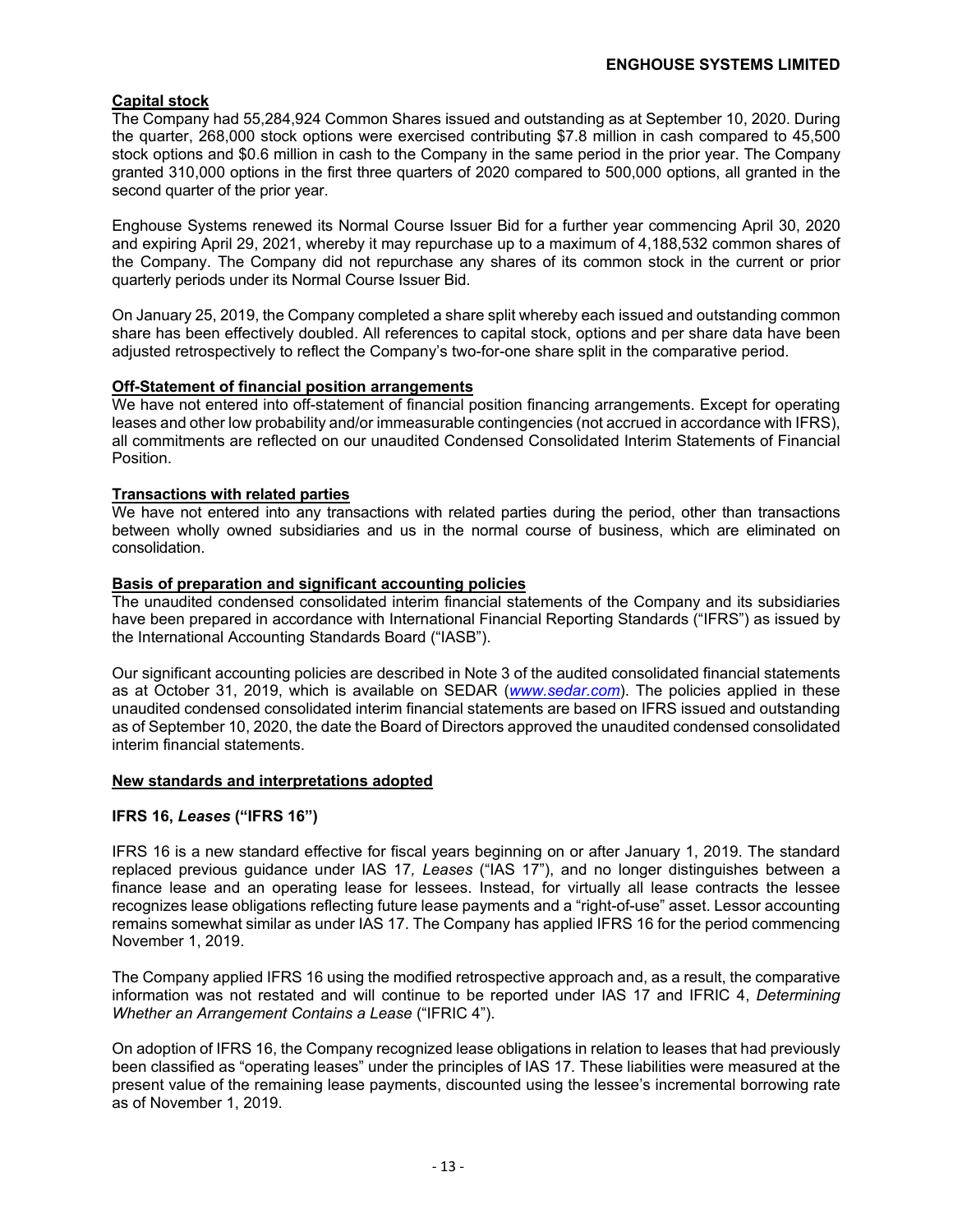As a result of these changes, there is an increase in interest expense and depreciation, as well as a reduction in selling, general and administrative expense on the unaudited Condensed Consolidated Interim Statements of Operations and Comprehensive Income due to the decrease in rent expense. The overall impact to net income is not significant. Additionally, an increase in cash flow from operating activities results from the lease payments being recorded as financing outflows instead of operating outflows in the unaudited Condensed Consolidated Interim Statements of Cash Flows.

### **Risks and uncertainties**

With the exception of COVID-19 discussed below, the primary risks and uncertainties that affect or may affect the Company and its business, financial condition, and results of operations remain substantially unchanged from those discussed in the Company's latest Annual Information Form and its Management's Discussion and Analysis of Financial Condition and Results of Operations for the year ended October 31, 2019, contained in the Company's 2019 Annual Report to Shareholders and all such risks and uncertainties are incorporated herein by reference.

### **COVID-19**

The COVID-19 pandemic continues to present a significant source of economic uncertainty to the Company. The duration and impact of the pandemic on the Company is currently unknown and it is not possible to reliably estimate the length and severity of COVID-19 related impacts on the financial results and operations of the Company. The Company issued a directive that all employees are to work from home until further notice with some employees voluntarily returning to the office under limited circumstances where it is safe to do so and local governmental guidance supports a return to the office. The Company continues to closely monitor the situation as it evolves and may take further actions in response to directives of government and public health authorities or that are in the best interests of its employees, customers, suppliers or other stakeholders.

Additional changes by customers, suppliers and regulators in response to COVID-19 could materially impact the Company's financial results and may include impacts on: timing and collectability of receivables, supply chains and distribution channels, restrictions on cross-border commerce and travel, greater currency volatility, and increased risks to IT systems, networks and digital services. These uncertain economic conditions may adversely impact operations and the financial performance of the Company and its customers, negatively impacting demand for the Company's products and services or the equity markets, which could adversely affect the Company's financial performance. While we have seen increased revenue in some product and service offerings attributable to the pandemic, we cannot make any assurances that we will continue to experience increased demand for our products or services throughout the duration of the pandemic or thereafter.

### **Controls and procedures**

In compliance with the Canadian Securities Administrators' National Instrument 52-109 ("NI 52-109"), the Company has filed with applicable Canadian securities regulatory authorities, certificates signed by its Chief Executive Officer ("CEO") and Vice President Finance in capacity as Chief Financial Officer ("CFO") that, among other things, report on the design and effectiveness of disclosure controls and procedures and the design of internal controls over financial reporting.

### **Disclosure controls and procedures**

Disclosure controls and procedures have been designed under the supervision of the CEO and CFO, with the participation of other management, to provide reasonable assurance that all relevant information required to be disclosed by us is recorded, processed, summarized and reported on a timely basis to senior management, as appropriate, to allow timely decisions regarding required public disclosure. Pursuant to NI 52-109, as of October 31, 2019, an evaluation of the effectiveness of our disclosure controls and procedures was carried out under the supervision of the CEO and CFO. Based on this evaluation, the CEO and the CFO concluded that the design and operation of these disclosure controls and procedures were effective. This evaluation considered our disclosure policy, a sub-certification process and the functioning of our Disclosure Committee.

### **Internal controls over financial reporting**

The Company's CEO and CFO are responsible for designing internal controls over financial reporting or causing them to be designed under their supervision to provide reasonable assurance regarding the reliability of the Company's financial reporting and the preparation of financial statements in accordance with IFRS.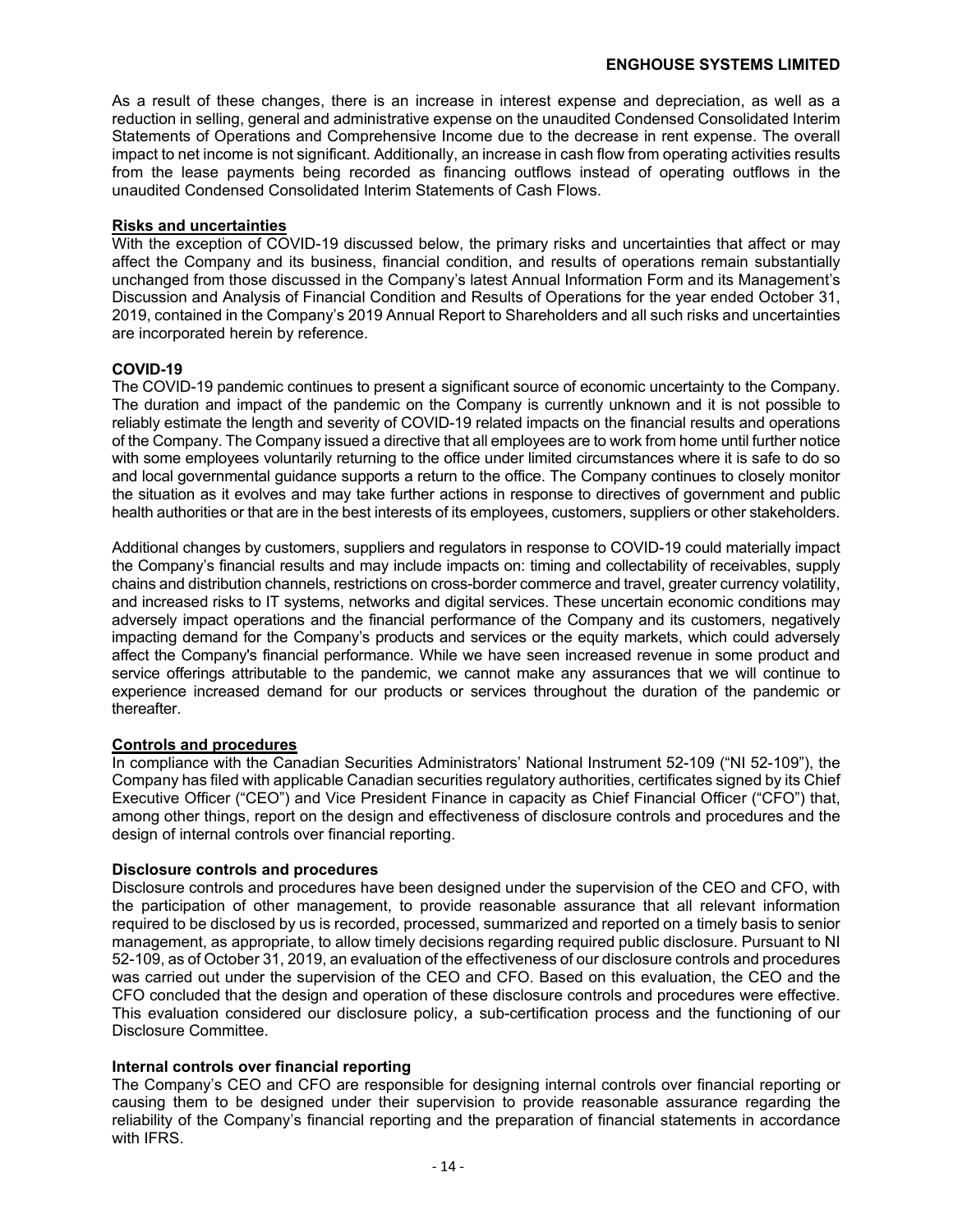As at October 31, 2019, an evaluation was carried out of the effectiveness of the design and operation of internal controls over financial reporting to provide reasonable assurance regarding the reliability of financial reporting. Based on that evaluation, the Company's CEO and CFO have concluded that, as at October 31, 2019, the design and operation of controls over financial reporting was effective. These evaluations were conducted in accordance with the standards established in *Internal Control – Integrated Framework*, issued by the Committee of Sponsoring Organizations of the Treadway Commission, and the requirements of NI 52-109. The control framework used by the CEO and the CFO to design the Company's internal control over financial reporting is the "Internal Control – Integrated Framework (2013)" published by the Committee of Sponsoring Organizations of the Treadway Commission (COSO).

There were no changes to the Company's internal control over financial reporting during the quarter ended July 31, 2020 that have materially affected, or are reasonably likely to materially affect, the Company's internal control over financial reporting.

### **Additional information**

Additional information relating to the Company including our most recently completed Annual Information Form ("AIF") is available on SEDAR at *www.sedar.com* and on our website at *www.enghouse.com*.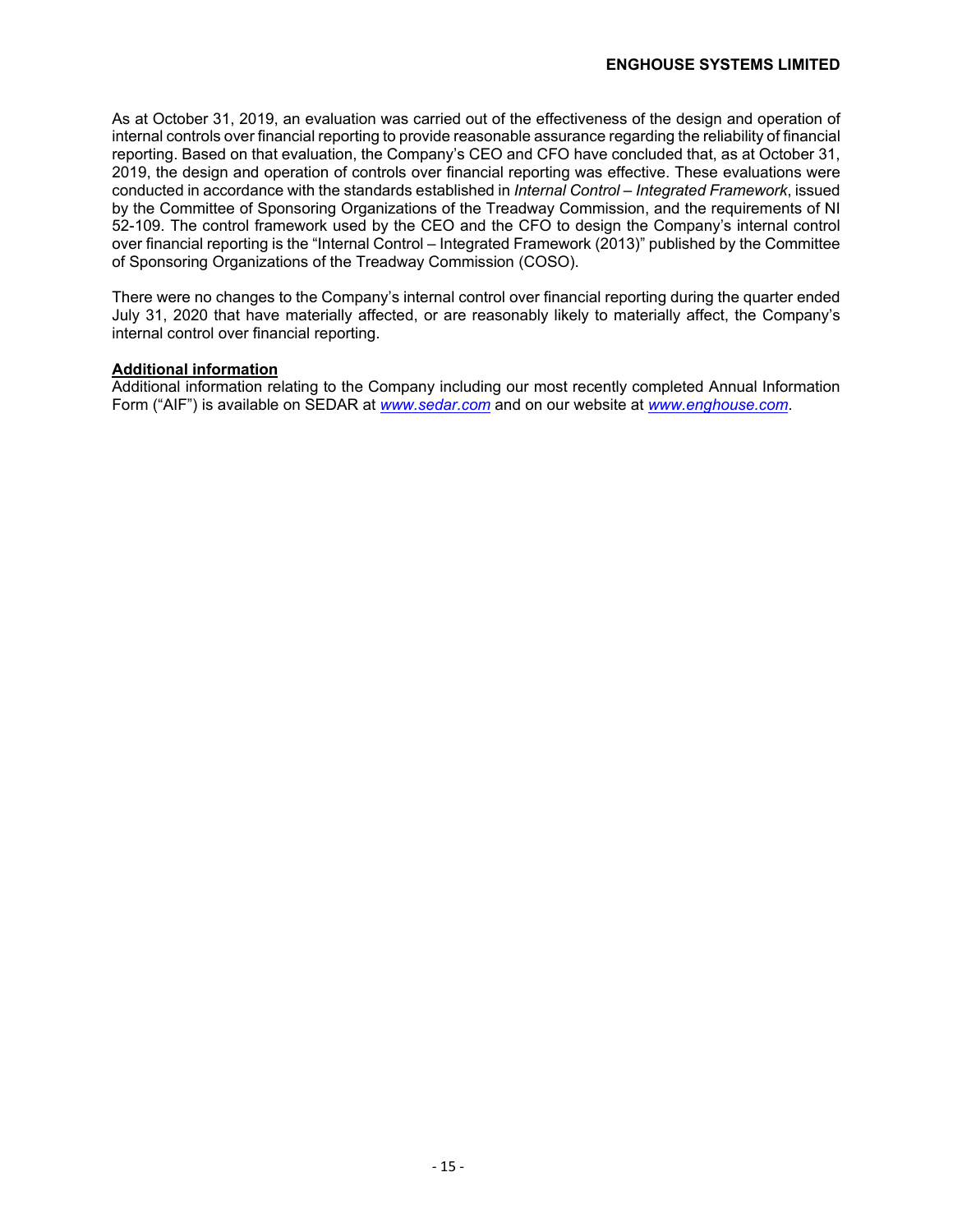### **Notice of no auditor review of interim financial statements**

The accompanying unaudited condensed consolidated interim financial statements of the Company for the three and nine months ended July 31, 2020 have been prepared by and are the responsibility of the Company's management.

The Company's independent auditor has not performed a review of these financial statements in accordance with standards established by the Chartered Professional Accountants of Canada for a review of the interim financial statements by an entity's auditor.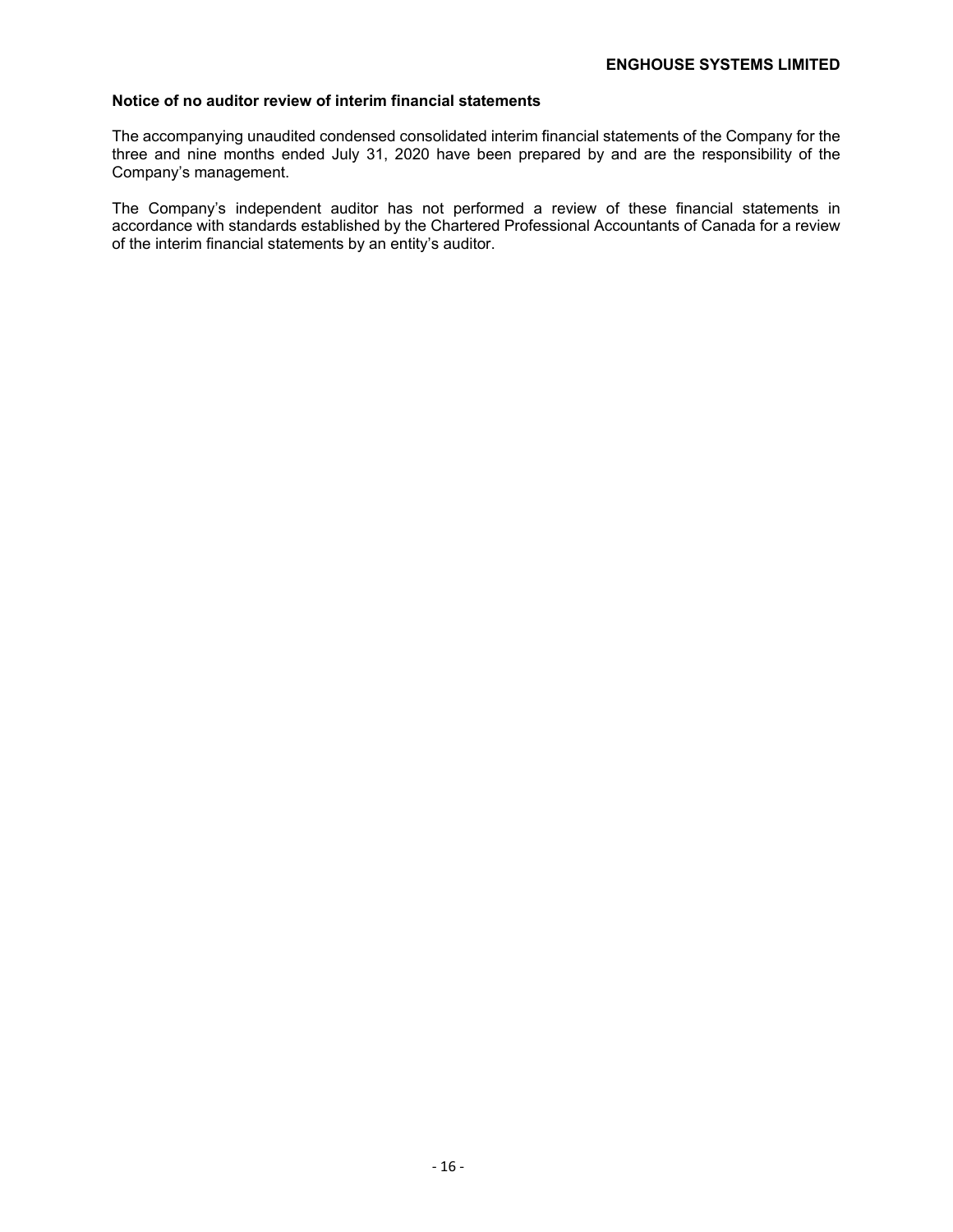# **Condensed Consolidated Interim Statements of Financial Position**

*(in thousands of Canadian dollars) (unaudited)*

|                                                                            |                | As at July 31, | As at October 31, |
|----------------------------------------------------------------------------|----------------|----------------|-------------------|
|                                                                            | <b>Notes</b>   | 2020           | 2019              |
| <b>ASSETS</b>                                                              |                |                |                   |
| <b>Current assets:</b>                                                     |                |                |                   |
| Cash and cash equivalents                                                  |                | \$<br>219,423  | \$<br>144,764     |
| Short-term investments                                                     |                | 9,515          | 5,505             |
| Accounts receivable                                                        |                | 98,360         | 84,982            |
| Prepaid expenses and other assets                                          |                | 12,346         | 11,147            |
|                                                                            |                | 339,644        | 246,398           |
|                                                                            |                |                |                   |
| <b>Non-current assets:</b>                                                 |                |                |                   |
| Property and equipment                                                     |                | 6,554          | 6,280             |
| Right-of-use assets                                                        | 4              | 38,457         |                   |
| Intangible assets                                                          | 5              | 135,831        | 121,885           |
| Goodwill                                                                   | 5              | 221,540        | 203,298           |
| Deferred income tax assets                                                 |                | 16,073         | 12,739            |
|                                                                            |                | 418,455        | 344,202           |
|                                                                            |                | \$<br>758,099  | \$<br>590,600     |
|                                                                            |                |                |                   |
| <b>LIABILITIES AND SHAREHOLDERS' EQUITY</b><br><b>Current liabilities:</b> |                |                |                   |
| Accounts payable and accrued liabilities                                   |                | \$<br>74,288   | \$<br>62,813      |
| Income taxes payable                                                       |                | 15,459         | 6,953             |
| Dividends payable                                                          |                | 7,463          | 6,021             |
| Provisions                                                                 | 6              | 6,139          | 6,536             |
| Deferred revenue                                                           |                | 106,033        | 78,405            |
| Lease obligations                                                          | 4              | 8,370          |                   |
| Current portion of long-term loans                                         |                | 269            | 249               |
|                                                                            |                | 218,021        | 160,977           |
| <b>Non-current liabilities:</b>                                            |                |                |                   |
| Non-current portion of income taxes payable                                |                | 3,854          | 4,434             |
| Deferred income tax liabilities                                            |                | 15,868         | 16,197            |
| Deferred revenue                                                           |                | 6,304          | 3,665             |
| Net employee defined benefit obligation                                    |                | 2,896          | 2,380             |
| Lease obligations                                                          | 4              |                |                   |
| Long-term loans                                                            |                | 28,969         |                   |
|                                                                            |                | 875            | 874               |
|                                                                            |                | 58,766         | 27,550            |
|                                                                            |                | 276,787        | 188,527           |
|                                                                            |                |                |                   |
| Shareholders' equity                                                       |                |                |                   |
| Share capital                                                              |                | 98,527         | 81,576            |
| Contributed surplus                                                        |                | 5,366          | 6,677             |
| Retained earnings                                                          | $\overline{7}$ | 357,478        | 309,198           |
| Accumulated other comprehensive income                                     |                | 19,941         | 4,622             |
|                                                                            |                | 481,312        | 402,073           |
|                                                                            |                | \$<br>758,099  | \$<br>590,600     |

*The accompanying notes form an integral part of these unaudited condensed consolidated interim financial statements*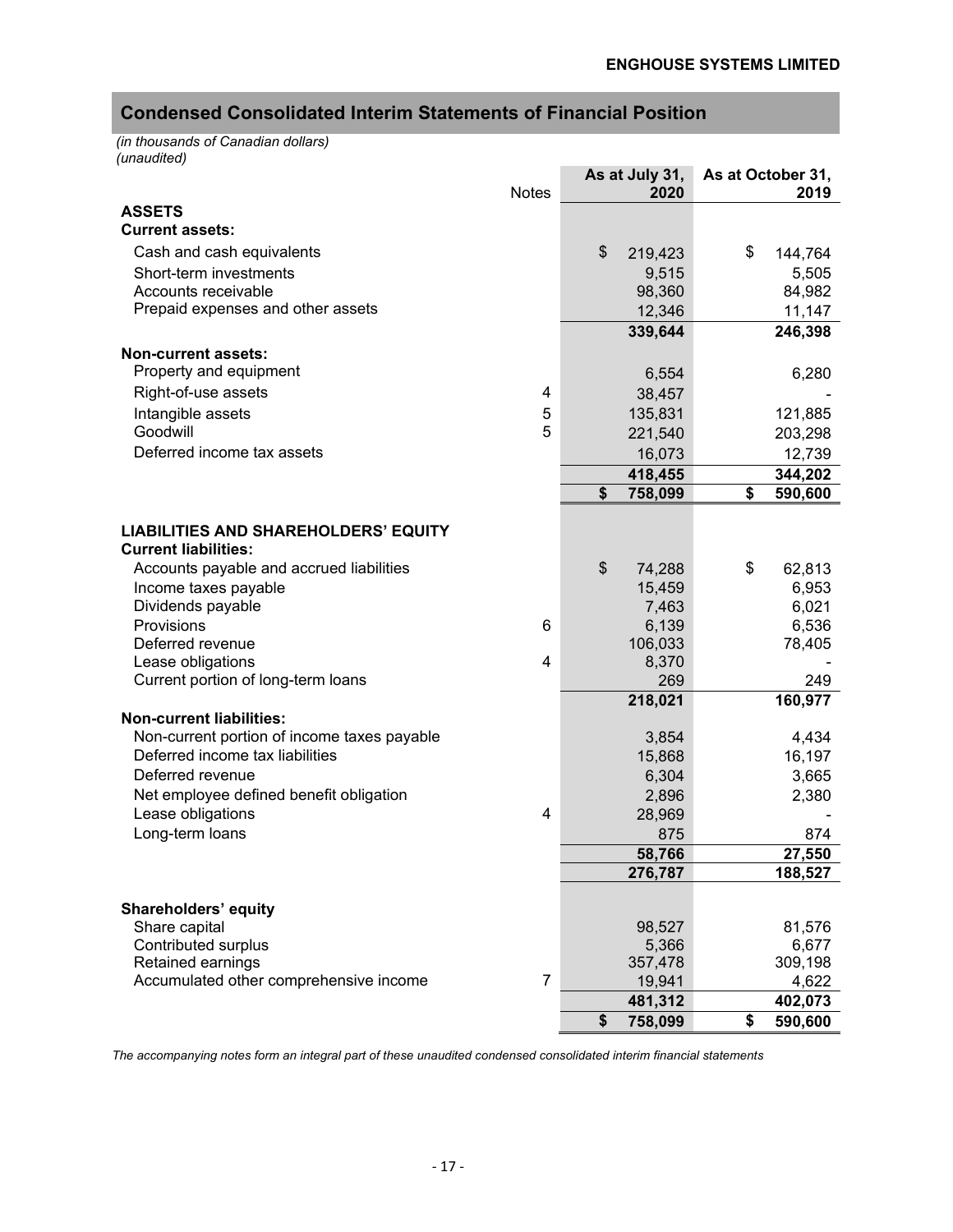### **Condensed Consolidated Interim Statements of Operations and Comprehensive Income**

*(in thousands of Canadian dollars, except per share amounts) (unaudited)*

|                                                        |                | <b>Three months</b> | Nine months      |                           |            |
|--------------------------------------------------------|----------------|---------------------|------------------|---------------------------|------------|
| Periods ended July 31                                  | <b>Notes</b>   | 2020                | 2019             | 2020                      | 2019       |
|                                                        |                |                     |                  |                           |            |
| <b>Revenue</b><br>Software licenses                    |                | \$29,438            | \$22,081         | \$106,629                 | \$62,328   |
| Hosted and maintenance services                        |                | 77,356              | 58,416           | 213,733                   | 158,699    |
| Professional services                                  |                | 16,059              | 15,281           | 47,329                    | 43,927     |
| Hardware                                               |                | 8,471               | 5,496            | 15,189                    | 11,568     |
|                                                        |                | 131,324             | 101,274          | 382,880                   | 276,522    |
| <b>Direct costs</b>                                    |                |                     |                  |                           |            |
| Software licenses                                      |                | 2,058               | 1,327            | 8,445                     | 4,058      |
| Services                                               |                | 30,417              | 26,399           | 91,843                    | 74,125     |
| Hardware                                               |                | 7,265               | 4,023            | 11,628                    | 8,238      |
|                                                        |                | 39,740              | 31,749           | 111,916                   | 86,421     |
|                                                        |                |                     |                  |                           |            |
| Revenue, net of direct costs                           |                | 91,584              | 69,525           | 270,964                   | 190,101    |
|                                                        |                |                     |                  |                           |            |
| <b>Operating expenses</b>                              |                |                     |                  |                           |            |
| Selling, general and administrative                    |                | 25,812              | 24,890           | 80,106                    | 66,786     |
| Research and development                               |                | 20,204              | 16,578           | 60,680                    | 41,757     |
| Depreciation                                           |                | 801                 | 570              | 2,446                     | 1,599      |
| Depreciation of right-of-use assets                    | $\overline{4}$ | 2,534               |                  | 6,925                     |            |
| Special charges                                        |                | 35                  | 470              | 1,490                     | 526        |
|                                                        |                | 49,386              | 42,508           | 151,647                   | 110,668    |
|                                                        |                |                     |                  |                           |            |
| <b>Results from operating activities</b>               |                | 42,198              | 27,017           | 119,317                   | 79,433     |
|                                                        |                |                     |                  |                           |            |
| Amortization of acquired software and customer         |                |                     |                  |                           |            |
| relationships                                          | 5              | (11,502)            | (8, 453)         | (33, 182)                 | (22, 453)  |
| Foreign exchange (losses) gains                        |                | (1, 102)            | (131)            | (1, 148)                  | 433        |
| Interest expense - lease obligations                   | 4              | (302)               |                  | (864)                     |            |
| Finance income                                         |                | 209                 | 469              | 691                       | 1,474      |
| Finance expenses                                       |                | (5)                 | (11)             | (39)                      | (66)       |
| Other income (expense)                                 |                | 3,827               | (64)             | 4,224                     | 411        |
|                                                        |                |                     |                  |                           |            |
| Income before income taxes                             |                | 33,323              | 18,827           | 88,999                    | 59,232     |
|                                                        |                |                     |                  |                           |            |
| <b>Provision for income taxes</b>                      | 9              | 7,330               | 4,166            | 19,781                    | 13,070     |
| Net income for the period                              |                |                     |                  |                           |            |
|                                                        |                | \$25,993            | \$14,661         | \$69,218                  | \$46,162   |
| Items that may be subsequently reclassified to income: |                |                     |                  |                           |            |
| Cumulative translation adjustment                      |                |                     |                  |                           |            |
|                                                        |                | 2,868               | (9, 947)         | 15,319                    | (3,966)    |
| Other comprehensive income (loss)                      |                | 2,868               |                  |                           |            |
|                                                        |                |                     | (9, 947)         | 15,319                    | (3,966)    |
| <b>Comprehensive income</b>                            |                | \$28,861            | \$4,714          | \$84,537                  | \$42,196   |
|                                                        |                |                     |                  |                           |            |
| <b>Earnings per share</b>                              |                |                     |                  |                           |            |
| Basic                                                  | $10$           | \$<br>0.47          | 0.27<br>\$<br>\$ | $\boldsymbol{\$}$<br>1.26 | \$<br>0.84 |
| Diluted                                                | $10$           | 0.46                | 0.27             | $\frac{1}{2}$<br>1.25     | \$<br>0.84 |

*The accompanying notes form an integral part of these unaudited condensed consolidated interim financial statements.*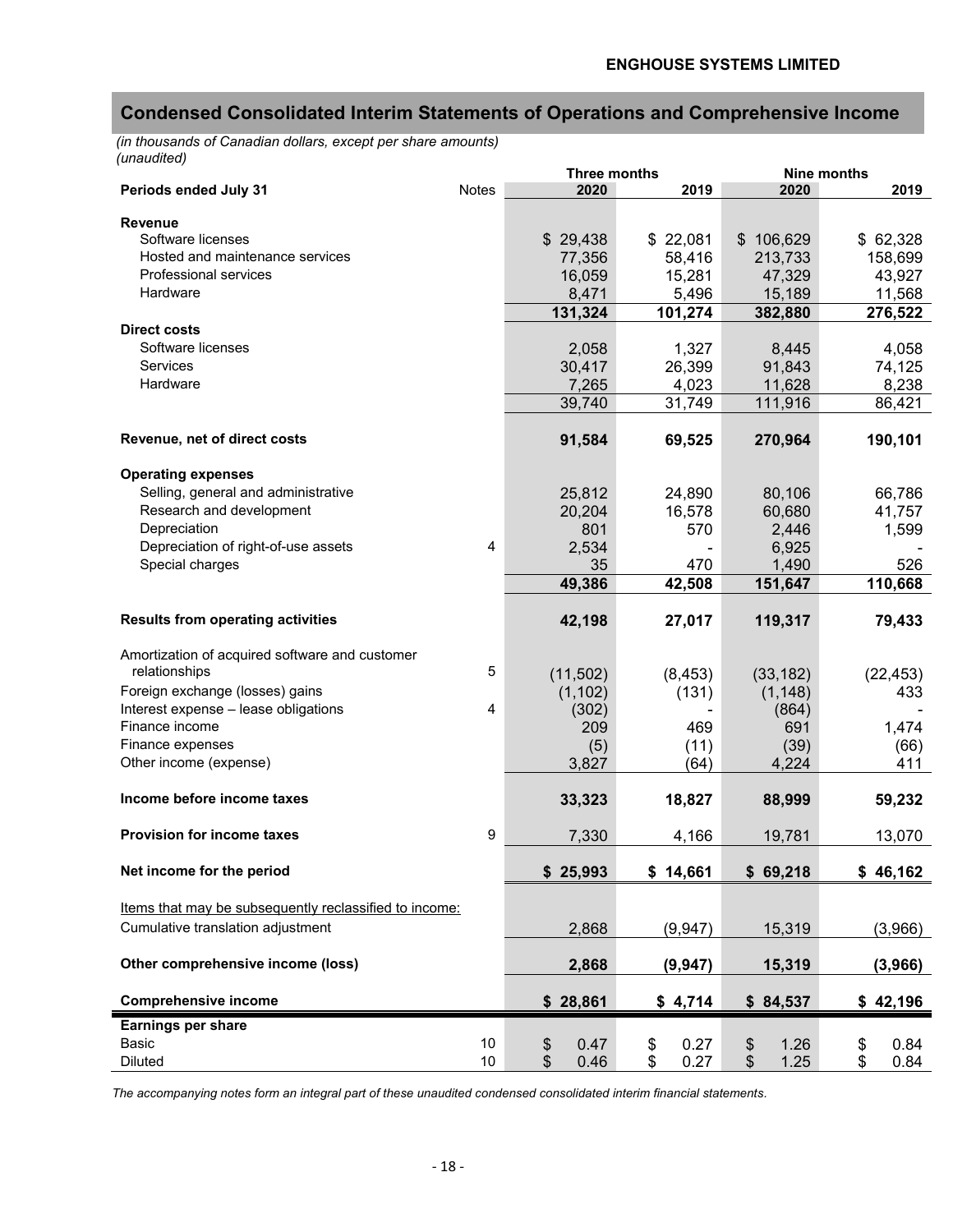# **Condensed Consolidated Interim Statements of Changes in Shareholders' Equity**

*(in thousands of Canadian dollars) (unaudited)*

|                                                 |                |               |             | <b>Accumulated</b>     |                 |           |
|-------------------------------------------------|----------------|---------------|-------------|------------------------|-----------------|-----------|
|                                                 |                |               | Contributed | other<br>comprehensive | <b>Retained</b> |           |
|                                                 | Share capital* | Share capital | surplus     | income                 | earnings        | Total     |
|                                                 |                |               |             |                        |                 |           |
| As at November 1, 2019                          | 54,737,424     | 81,576        | 6,677       | 4,622                  | 309,198         | 402,073   |
| Net income for the period                       |                |               |             |                        | 69,218          | 69,218    |
| Cumulative translation adjustment               |                |               |             | 15,319                 |                 | 15,319    |
| <b>Comprehensive income</b>                     |                |               |             | 15.319                 | 69,218          | 84,537    |
| Employee share options:                         |                |               |             |                        |                 |           |
| Value of services recognized                    |                |               | 2.279       |                        |                 | 2,279     |
| Proceeds on issuing shares                      | 547,500        | 16,951        | (3,590)     |                        |                 | 13,361    |
| Dividends declared                              |                |               |             |                        | (20, 938)       | (20, 938) |
| As at July 31, 2020                             | 55,284,924     | 98,527        | 5,366       | 19,941                 | 357,478         | 481,312   |
|                                                 |                |               |             |                        |                 |           |
| As at November 1, 2018, as previously presented | 54,580,024     | 78,997        | 4,866       | 5,755                  | 260,506         | 350,124   |
| IFRS 9 transitional adjustment                  |                |               |             | 781                    | (781)           |           |
| IFRS 15 transitional adjustment                 |                |               |             |                        | 1.590           | 1,590     |
| Adjusted balance as at November 1, 2018         | 54,580,024     | 78,997        | 4,866       | 6,536                  | 261,315         | 351,714   |
| Net income for the period                       |                |               |             |                        | 46,162          | 46,162    |
| Cumulative translation adjustment               |                |               |             | (3,966)                |                 | (3,966)   |
| <b>Comprehensive income</b>                     |                |               |             | (3,966)                | 46,162          | 42,196    |
| Employee share options:                         |                |               |             |                        |                 |           |
| Value of services recognized                    |                |               | 1.723       |                        |                 | 1.723     |
| Proceeds on issuing shares                      | 113,500        | 1,648         | (300)       |                        |                 | 1,348     |
| Dividends declared                              |                |               |             |                        | (16, 944)       | (16, 944) |
| As at July 31, 2019                             | 54,693,524     | 80,645        | 6.289       | 2,570                  | 290,533         | 380,037   |

*\* On January 25, 2019, the Company completed a share split whereby each issued and outstanding common share has been effectively doubled. All references to capital stock, options and per share data have been adjusted retrospectively to reflect the Company's two for one share split for the 2019 comparative period.*

*The accompanying notes form an integral part of these unaudited condensed consolidated interim financial statements.*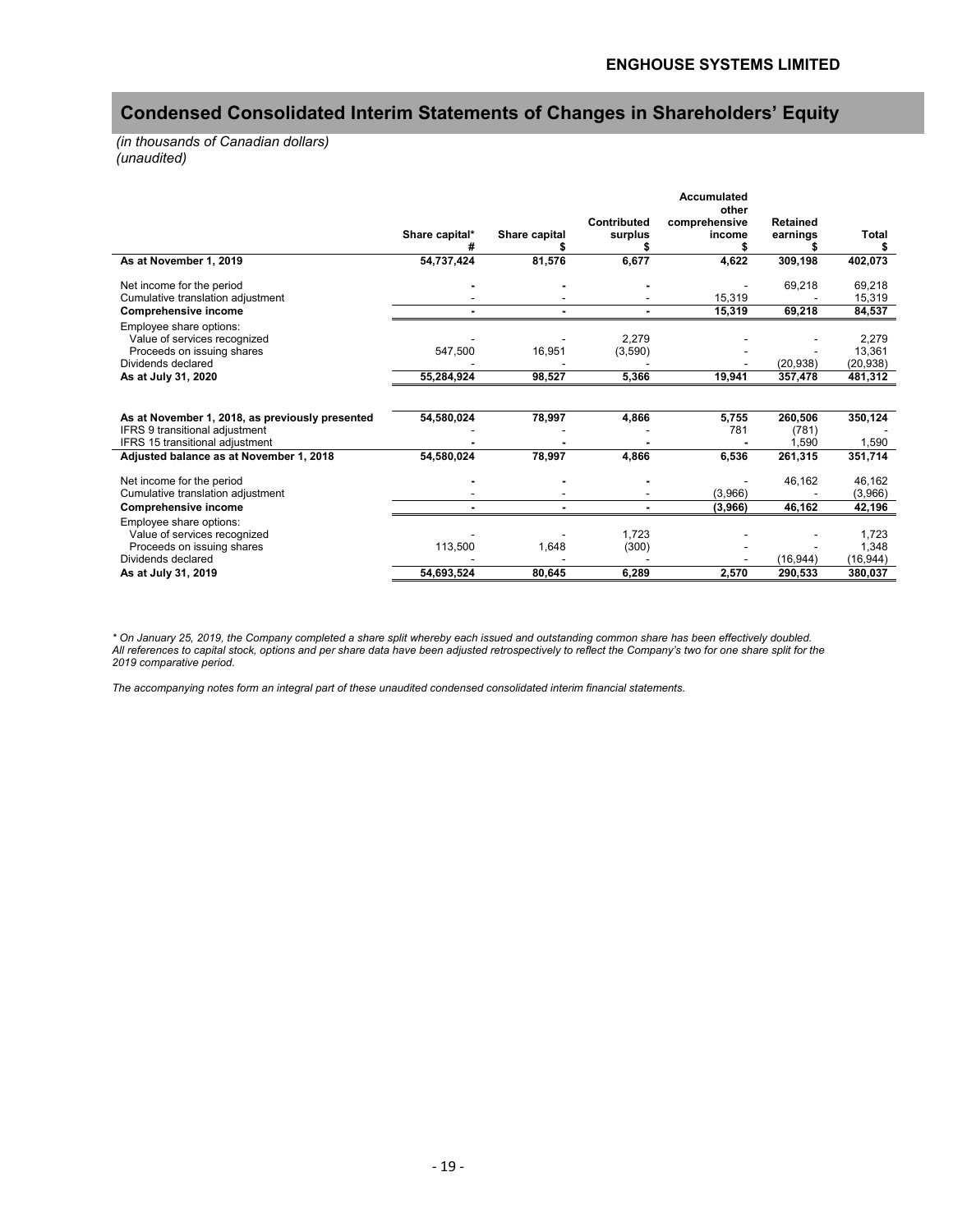# **Condensed Consolidated Interim Statements of Cash Flows**

*(in thousands of Canadian dollars) (unaudited)*

|                                                        |              | <b>Three months</b> |              | Nine months     |                 |
|--------------------------------------------------------|--------------|---------------------|--------------|-----------------|-----------------|
| Periods ended July 31                                  | <b>Notes</b> | 2020                | 2019         | 2020            | 2019            |
|                                                        |              |                     |              |                 |                 |
| <b>OPERATING ACTIVITIES</b>                            |              |                     |              |                 |                 |
| Net income for the period                              |              | 25,993<br>\$        | 14,661<br>\$ | 69,218<br>\$    | \$<br>46,162    |
| Adjustments to reconcile net income to net cash        |              |                     |              |                 |                 |
| provided by operating activities                       |              |                     |              |                 |                 |
| Depreciation                                           |              | 801                 | 570          | 2,446           | 1,599           |
| Depreciation of right-of-use assets                    | 4<br>4       | 2,534               |              | 6,925           |                 |
| Interest expense - lease obligations                   |              | 302                 |              | 864             |                 |
| Amortization of acquired software and customer         |              |                     |              |                 |                 |
| relationships<br>Stock-based compensation expense      | 5<br>8       | 11,502<br>654       | 8,453<br>606 | 33,182          | 22,453<br>1,723 |
| Provision for income taxes                             |              | 7,330               | 4,166        | 2,279<br>19,781 | 13,070          |
| Finance expenses and other (income) expenses           |              | (3,822)             | 75           | (4, 185)        | (345)           |
|                                                        |              | 45,294              | 28,531       | 130,510         | 84,662          |
|                                                        |              |                     |              |                 |                 |
| Changes in non-cash operating working capital          | 14           | 17,614              | (10, 174)    | 18,150          | (10, 801)       |
| Income taxes paid                                      |              | (7, 218)            | (4, 495)     | (15, 504)       | (14, 215)       |
| Net cash provided by operating activities              |              | 55,690              | 13,862       | 133,156         | 59,646          |
|                                                        |              |                     |              |                 |                 |
| <b>INVESTING ACTIVITIES</b>                            |              |                     |              |                 |                 |
| Purchase of property and equipment                     |              | (458)               | (559)        | (1,902)         | (1,340)         |
| Acquisitions, net of cash acquired*                    | 11           | 1,103               | (68, 667)    | (46, 561)       | (94, 233)       |
| Purchase consideration for prior-year acquisitions     | 11           | 3,201               |              | 2,655           | (1, 105)        |
| Purchase of short-term investments                     |              | 233                 | 743          | (1, 569)        | (1, 110)        |
| Net cash provided by (used in) investing activities    |              | 4,079               | (68, 483)    | (47, 377)       | (97, 788)       |
|                                                        |              |                     |              |                 |                 |
| <b>FINANCING ACTIVITIES</b>                            |              |                     |              |                 |                 |
| Interest paid on lease obligations                     | 4            | (302)               |              | (864)           |                 |
| Issuance of share capital                              |              | 7,789               | 563          | 13,361          | 1,348           |
| Repayment of loans                                     |              |                     |              | (62)            | (957)           |
| Repayment of lease obligations                         | 4            | (2, 181)            |              | (6,071)         |                 |
| Dividends paid                                         |              | (7, 427)            | (6,011)      | (19, 496)       | (15, 840)       |
| Net cash used in financing activities                  |              | (2, 121)            | (5, 448)     | (13, 132)       | (15, 449)       |
| Effect of currency translation adjustments on cash and |              |                     |              |                 |                 |
| cash equivalents                                       |              | (555)               | (3, 393)     | 2,012           | (538)           |
|                                                        |              |                     |              |                 |                 |
| Increase (decrease) in cash and cash equivalents       |              | 57,093              | (63, 462)    | 74,659          | (54, 129)       |
| Cash and cash equivalents - beginning of period        |              | 162,330             | 196,884      | 144,764         | 187,551         |
|                                                        |              |                     |              |                 |                 |
| Cash and cash equivalents - end of period              |              | \$219,423           | \$133,422    | \$219,423       | \$133,422       |

*\* Acquisitions are net of cash acquired of nil and \$6,906 for the three and nine months ended July 31, 2020, respectively, and \$27,683 and \$33,965 for the three and nine months ended July 31, 2019, respectively.* 

*The accompanying notes form an integral part of these unaudited condensed consolidated interim financial statements.*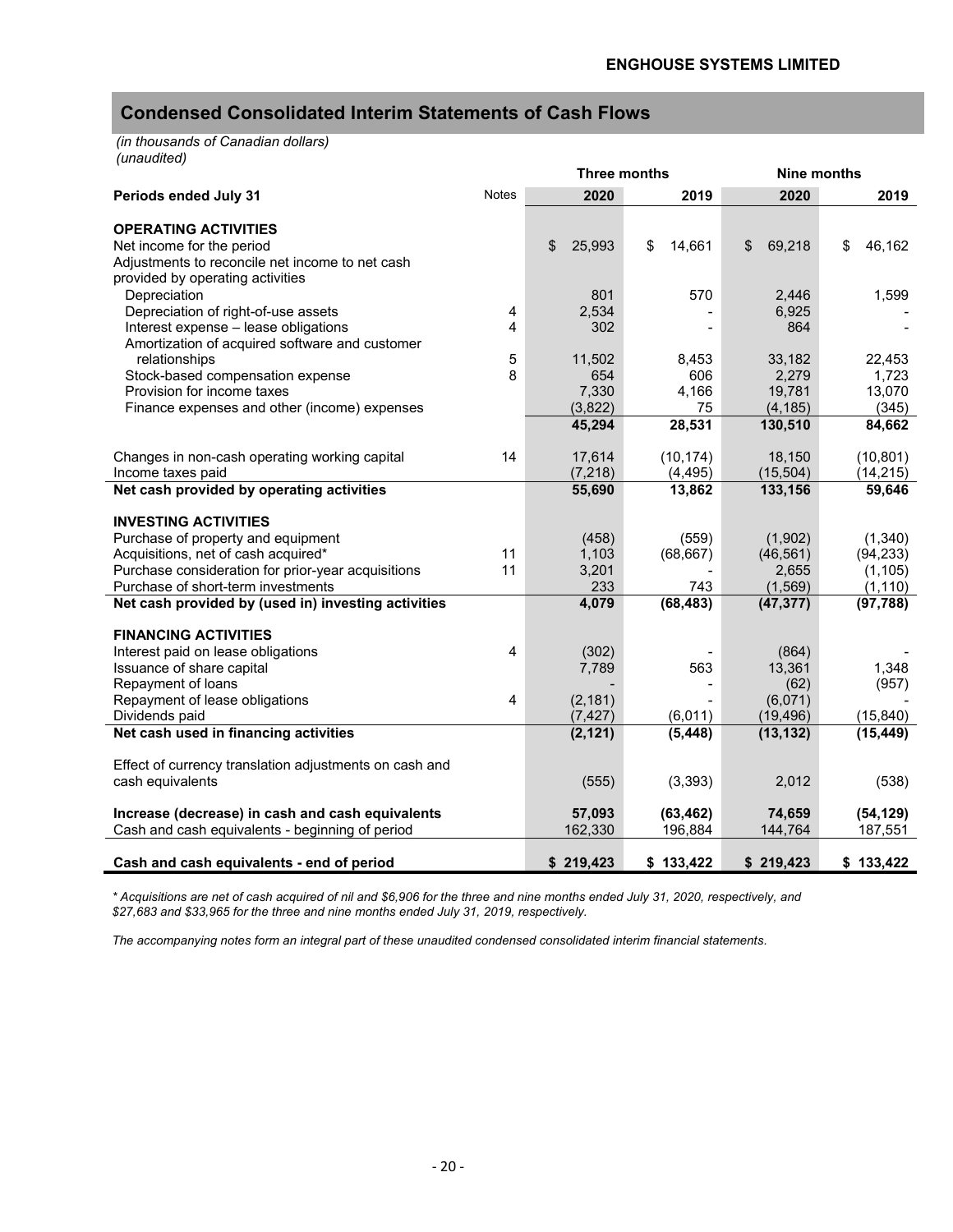**For the nine months ended July 31, 2020 and 2019** *(in thousands of Canadian dollars, except as indicated)*

### **1. Description of the business and reporting entity**

Enghouse is a Canadian publicly traded company (TSX:ENGH), which provides enterprise software solutions focusing on remote work, visual computing and communications for next-generation softwaredefined networks. The Company's two-pronged growth strategy focuses on internal growth and acquisitions. The Company is well capitalized, has nominal long-term debt and is organized around two business segments: the Interactive Management Group ("IMG") and the Asset Management Group ("AMG").

IMG specializes in customer interaction software and services designed to facilitate remote work, enhance customer service, increase efficiency and manage customer communications across enterprise networks. Core technologies include contact center, attendant console, interactive voice response, dialers, video collaboration, agent performance optimization and analytics that support any telephony environment and may be deployed on-premise or in the cloud. IMG's customers are varied and include insurance companies, telecoms and banks as well as technology, health care and hospitality companies.

AMG provides a portfolio of software and services solutions to a number of verticals such as cable operators, network telecommunication providers, media, transit, defense and public safety companies. Its products include Network infrastructure, Operations Support Systems ("OSS"), Business Support Systems ("BSS"), and revenue generation solutions such as video and cloud TV solutions. AMG also provides fleet routing, dispatch, scheduling, transit e-ticketing and automated fare collection, communications and emergency control center solutions for the transportation, government, first responders, distribution and security sectors.

Enghouse Systems is incorporated and domiciled in Canada. The address of its registered office is 80 Tiverton Court, Suite 800, Markham, Ontario, L3R 0G4. The Company has offices around the world including the United States, the United Kingdom, Sweden, Norway, Denmark, the Netherlands, France, Belgium, Brazil, Germany, Ireland, Australia, New Zealand, Israel, Lebanon, Romania, Italy, Spain, Japan, Colombia, Croatia, Russia, and China.

### **2. Basis of preparation and adoption of International Financial Reporting Standards**

### **(a) Statement of compliance**

These unaudited condensed consolidated interim financial statements have been prepared in accordance with IAS 34, *Interim Financial Reporting* ("IAS 34"). The unaudited condensed consolidated interim financial statements should be read in conjunction with the annual audited consolidated financial statements for the year ended October 31, 2019, which have been prepared in accordance with International Financial Reporting Standards ("IFRS"). These unaudited condensed consolidated interim financial statements were approved by the Audit Committee of the Board of Directors for issue on September 10, 2020.

### **(b) Basis of preparation and measurement**

These unaudited condensed consolidated interim financial statements have been prepared in accordance with IAS 34 as issued by the International Accounting Standards Board ("IASB"). The unaudited condensed consolidated interim financial statements reflect the accounting policies disclosed in Note 3 of the Company's 2019 audited annual consolidated financial statements except as disclosed herein. They have been prepared on a going concern basis, using historical cost, except for investments in equity securities designated at fair value through profit or loss, certain assets and liabilities initially recognized in connection with business combinations, and derivative financial instruments, which are measured at fair value.

The policies applied in these unaudited condensed consolidated interim financial statements are based on IFRS issued and outstanding as of September 10, 2020. Any subsequent changes to IFRS that are applied retroactively in the Company's audited annual consolidated financial statements for the year ended October 31, 2019 could result in changes to these unaudited condensed consolidated interim financial statements.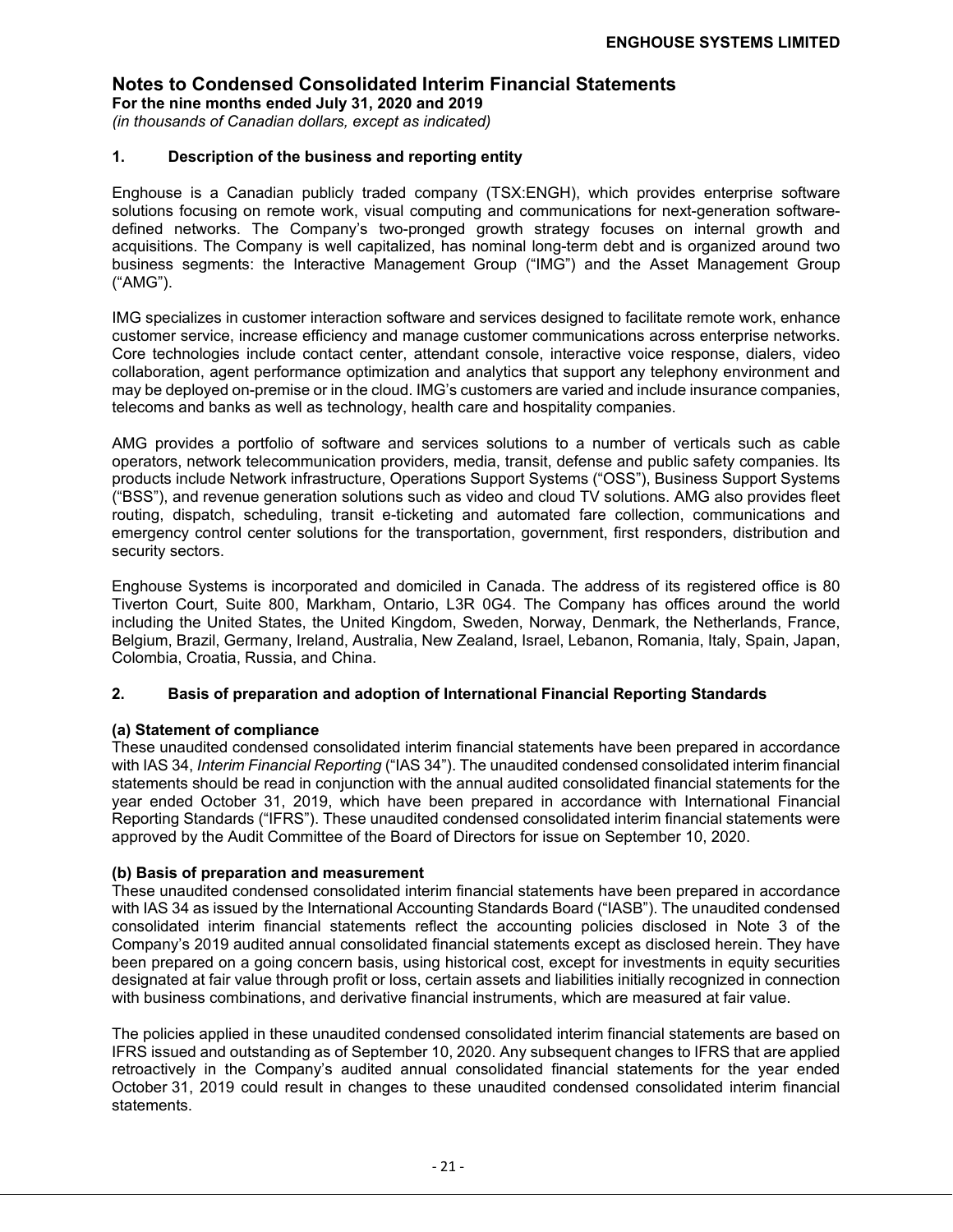**For the nine months ended July 31, 2020 and 2019** *(in thousands of Canadian dollars, except as indicated)*

Certain segment information previously presented has been changed to conform to the presentation adopted for the current period. This change was made to conform to how management and the chief operating decision maker view the business with increasing regionalization of shared service centers. This change had no impact on segment revenue or direct costs and has been applied retrospectively.

### **(c) Functional and presentation currency**

The Company's subsidiaries generally operate in their local currency environment. Accordingly, items included in the financial statements of each legal entity consolidated within the Enghouse group are measured using the currency of the primary economic environment in which the legal entity operates (the "functional currency"). The unaudited condensed consolidated interim financial statements are presented in Canadian dollars, which is also Enghouse Systems' functional currency.

### **(d) Use of estimates and judgments**

The preparation of the unaudited condensed consolidated interim financial statements requires management to make judgments, estimates and assumptions that affect the application of accounting policies and the reported amounts of assets and liabilities, income and expenses. Actual results may differ from these estimates. In preparing these unaudited condensed consolidated interim financial statements, the significant judgments made by management and the key sources of estimation uncertainty were the same as those that applied to the audited annual consolidated financial statements for the year ended October 31, 2019.

### **COVID-19**

On March 11, 2020, the COVID-19 outbreak was declared a pandemic by the World Heath Organization, requiring an update of the judgments, estimates and assumptions disclosed in the 2019 Annual Financial Statements. The outbreak and efforts to contain the virus may have a significant impact on the Company's business and customers. A prolonged economic slowdown could result in purchase order delays or the inability to collect receivables and it is possible that in the future there will be negative impacts on the Company's operations that could have a material adverse effect on its financial results.

Although the Company has adjusted some of its operating procedures in response to COVID-19, operations have not experienced any significant negative impact to date. The extent to which the pandemic impacts future operations and financial results, and the duration of any such impact, depends on future developments, which are highly uncertain and unknown at this time.

### **3. Significant accounting policies**

Except for the adoption of IFRS 16, *Leases*, at November 1, 2019, the accounting policies adopted are consistent with those of the previous financial year.

### **New standards and interpretations adopted**

### **IFRS 16,** *Leases* **("IFRS 16")**

The Company adopted IFRS 16, with an initial adoption date of November 1, 2019. The Company applied IFRS 16 using the modified retrospective approach and, as a result, the comparative information will not be restated and will continue to be reported under *Leases* ("IAS 17") and IFRIC 4, *Determining Whether an Arrangement Contains a Lease* ("IFRIC 4"). See note 4 below for further details.

### **4. Explanation of adoption of IFRS 16**

IFRS 16 is a new standard effective for fiscal years beginning on or after January 1, 2019. The standard replaced previous guidance under IAS 17 and no longer distinguishes between a finance lease and an operating lease for lessees. Instead, for virtually all lease contracts the lessee recognizes lease obligations reflecting future lease payments and a right-of-use asset. Lessor accounting remains somewhat similar as under IAS 17. The Company has applied IFRS 16 for the period commencing November 1, 2019.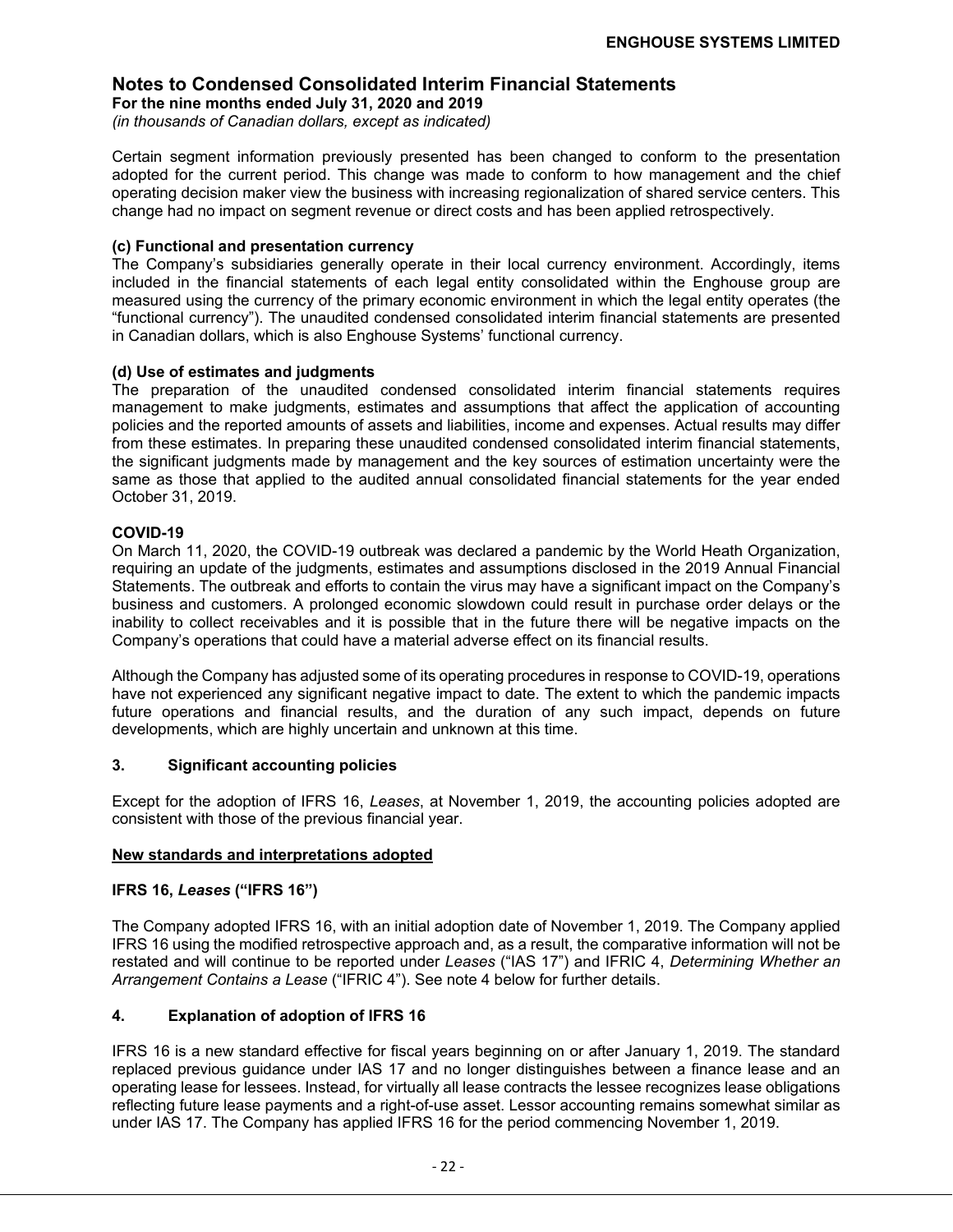### **Notes to Condensed Consolidated Interim Financial Statements For the nine months ended July 31, 2020 and 2019**

*(in thousands of Canadian dollars, except as indicated)*

The Company applied IFRS 16 using the modified retrospective approach and as a result the comparative information was not restated and will continue to be reported under IAS 17 and IFRIC 4.

On adoption of IFRS 16, the Company recognized lease obligations in relation to leases that had previously been classified as "operating leases" under the principles of IAS 17*.* These liabilities were measured at the present value of the remaining lease payments, discounted using the lessee's incremental borrowing rate as of November 1, 2019. The weighted average lessee's incremental borrowing rate applied to the lease obligations on November 1, 2019 was 3.0%. Prior to adoption of IFRS 16 the Company did not have any leases classified as finance leases.

In applying IFRS 16 for the first time, the Company has used the following practical expedients permitted by the standard:

- applying a single discount rate to a portfolio of leases with reasonably similar characteristics;
- relying on previous assessments on whether leases are onerous as an alternative to performing an impairment review;
- accounting for operating leases with a remaining lease term of less than twelve months as at November 1, 2019 as short-term leases;
- excluding initial direct costs for the measurement of the right-of-use assets at the date of initial application; and
- using hindsight in determining the lease term where the contract contains options to extend or terminate the lease.

The associated right-of-use assets for leases were measured on a retrospective basis as if the new rules had always been applied. Other right-of use assets were measured at the amount equal to the lease obligations, adjusted by the amount of any prepaid or accrued lease payments relating to that lease recognized in the Consolidated Statements of Financial Position as at October 31, 2019.

The Company did not need to make any adjustments to the accounting for assets held as lessor under operating leases as a result of adoption of IFRS 16.

A reconciliation of operating lease commitments disclosed as at October 31, 2019 to the lease obligation recognized as at November 1, 2019 is provided below:

| Operating lease commitments disclosed as at October 31, 2019        | \$<br>27,822 |
|---------------------------------------------------------------------|--------------|
| Short-term leases not recognized as a liability                     | (927)        |
| Onerous leases not recognized as a liability                        | (987)        |
| Adjustments as a result of different treatment of extension options | 12,058       |
| Impact of present value                                             | (3,302)      |
| Lease obligations recognized as at November 1, 2019                 | 34,664       |
| Composed of:                                                        |              |
| Current lease obligations                                           | \$<br>7.180  |
| Non-current lease obligations                                       | 27,484       |
| Lease obligations recognized as at November 1, 2019                 | 34,664       |

The change in accounting policy affected the following items in the unaudited Condensed Consolidated Interim Statements of Financial Position as at November 1, 2019:

| Right-of-use assets—increased by           |    | \$ 35.820 |
|--------------------------------------------|----|-----------|
| Prepaid expenses—decreased by              | S. | 1.959     |
| Accrued liabilities—decreased by           |    | 803       |
| Current lease obligations—increased by     |    | \$ 7.180  |
| Non-current lease obligations-increased by |    | \$27.484  |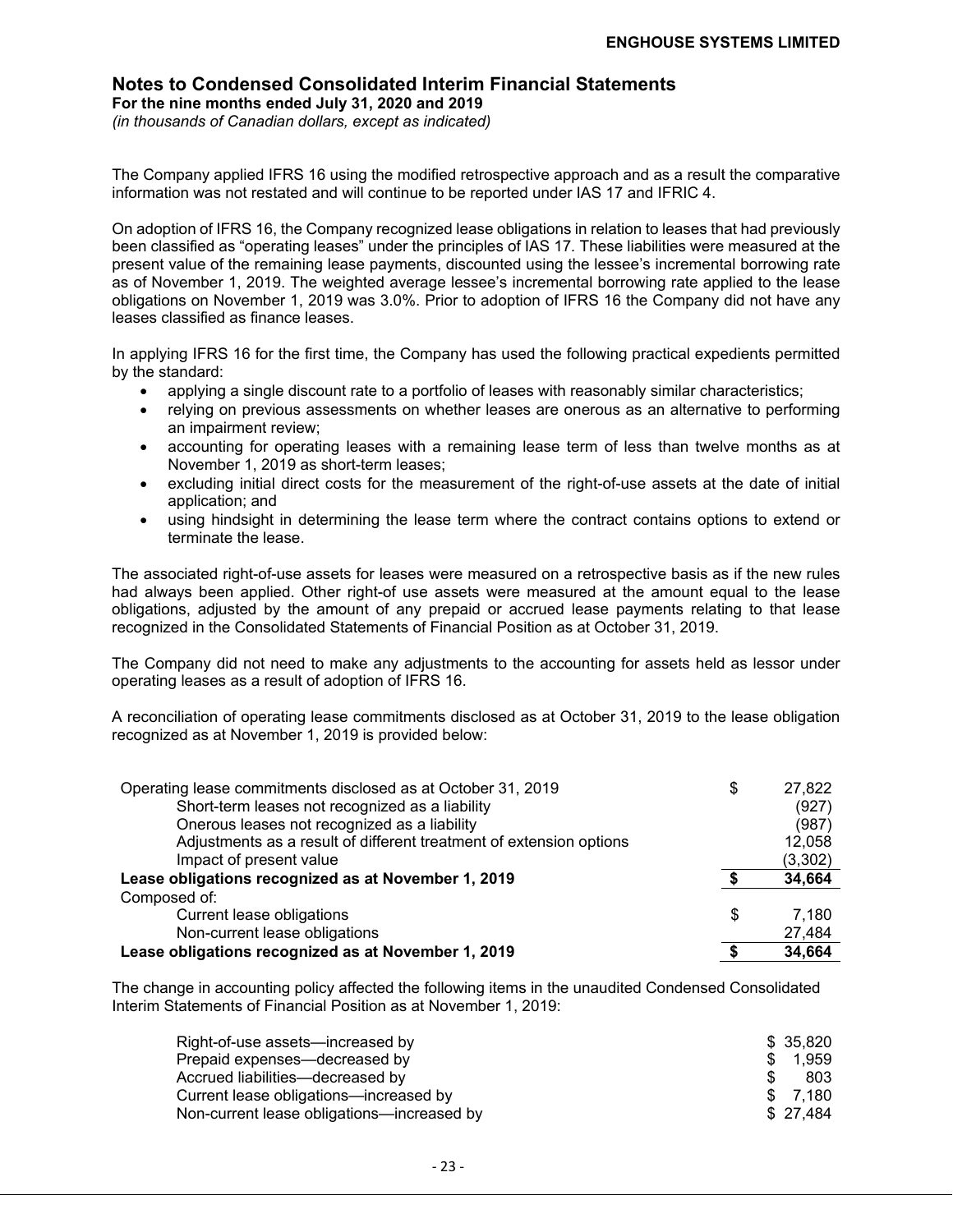**For the nine months ended July 31, 2020 and 2019**

*(in thousands of Canadian dollars, except as indicated)*

The adoption of IFRS 16 has no impact on revenue but resulted in a material increase to both assets and liabilities upon adoption of the new standard. The Company recognized lease obligations and the right-ofuse assets at the date of adoption. The lease obligations were measured at the present value of the future lease payments at the date of adoption. The right-of-use assets will be depreciated using the straight-line method from the date of adoption to the end of the lease term adjusted for expected renewals as required by the standard. Interest on the lease liability will be calculated using the effective interest method with rent payments reducing the lease obligation.

As a result of these changes, there is an increase in interest expense and depreciation, as well as a reduction in selling, general and administrative expense on the unaudited Condensed Consolidated Interim Statements of Operations and Comprehensive Income due to the decrease in rent expense. The overall impact to net income is not significant. Additionally, an increase in cash flow from operating activities results from the lease payments being recorded as financing outflows instead of operating outflows in the unaudited Condensed Consolidated Interim Statements of Cash Flows.

### **5. Intangible assets and goodwill**

|                             | Acquired  | Capitalized | Customer      | Total       |          |
|-----------------------------|-----------|-------------|---------------|-------------|----------|
|                             | software  | software    | relationships | intangibles | Goodwill |
|                             | \$        | \$          | \$            | £.          | \$       |
| At November 1, 2019         |           |             |               |             |          |
| Cost                        | 213,490   | 3,592       | 140,659       | 357,741     | 203,298  |
| Accumulated amortization    | (147,673) | (2.109)     | (86,074)      | (235,856)   |          |
| Net book value              | 65,817    | 1,483       | 54,585        | 121,885     | 203,298  |
|                             |           |             |               |             |          |
| Period ended July 31, 2020  |           |             |               |             |          |
| Opening net book value      | 65,817    | 1,483       | 54,585        | 121,885     | 203,298  |
| Acquisitions                | 28,976    |             | 13,209        | 42,185      | 12,243   |
| Amortization                | (18,556)  | (538)       | (14,088)      | (33, 182)   |          |
| Purchase price adjustments* |           |             |               |             | (2,514)  |
| Exchange difference         | 2,688     | 3           | 2,252         | 4,943       | 8,513    |
| Closing net book value      | 78,925    | 948         | 55,958        | 135,831     | 221,540  |
|                             |           |             |               |             |          |
| At July 31, 2020            |           |             |               |             |          |
| Cost                        | 242.466   | 3.592       | 153.868       | 399.926     | 221,540  |
| Accumulated amortization    | (163,541) | (2,644)     | (97,910)      | (264,095)   |          |
| Net book value              | 78,925    | 948         | 55,958        | 135,831     | 221,540  |

*\* During the period, the Company recorded adjustments to goodwill representing the finalization of certain purchase price allocations. These adjustments had no impact on the unaudited Condensed Consolidated Interim Statements of Operations and Comprehensive Income or the Condensed Consolidated Interim Statements of Cash Flows during the three and nine months ended July 31, 2020.*

### **6. Provisions**

Provisions include accruals for onerous contracts, legal claims, restructuring and special charges, and are measured based on management's best estimate of the expenditure required to settle the obligation at the end of the reporting period.

|                                                   |   | Total   |
|---------------------------------------------------|---|---------|
| At November 1, 2019                               | S | 6,536   |
| Additional provisions expensed                    |   | 1.925   |
| Pre-existing provisions assumed from acquisitions |   | 2,396   |
| Reversed                                          |   | (195)   |
| Utilized during the period                        |   | (4,685) |
| Effect of movements in foreign exchange           |   | 162     |
| At July 31, 2020                                  |   | 6,139   |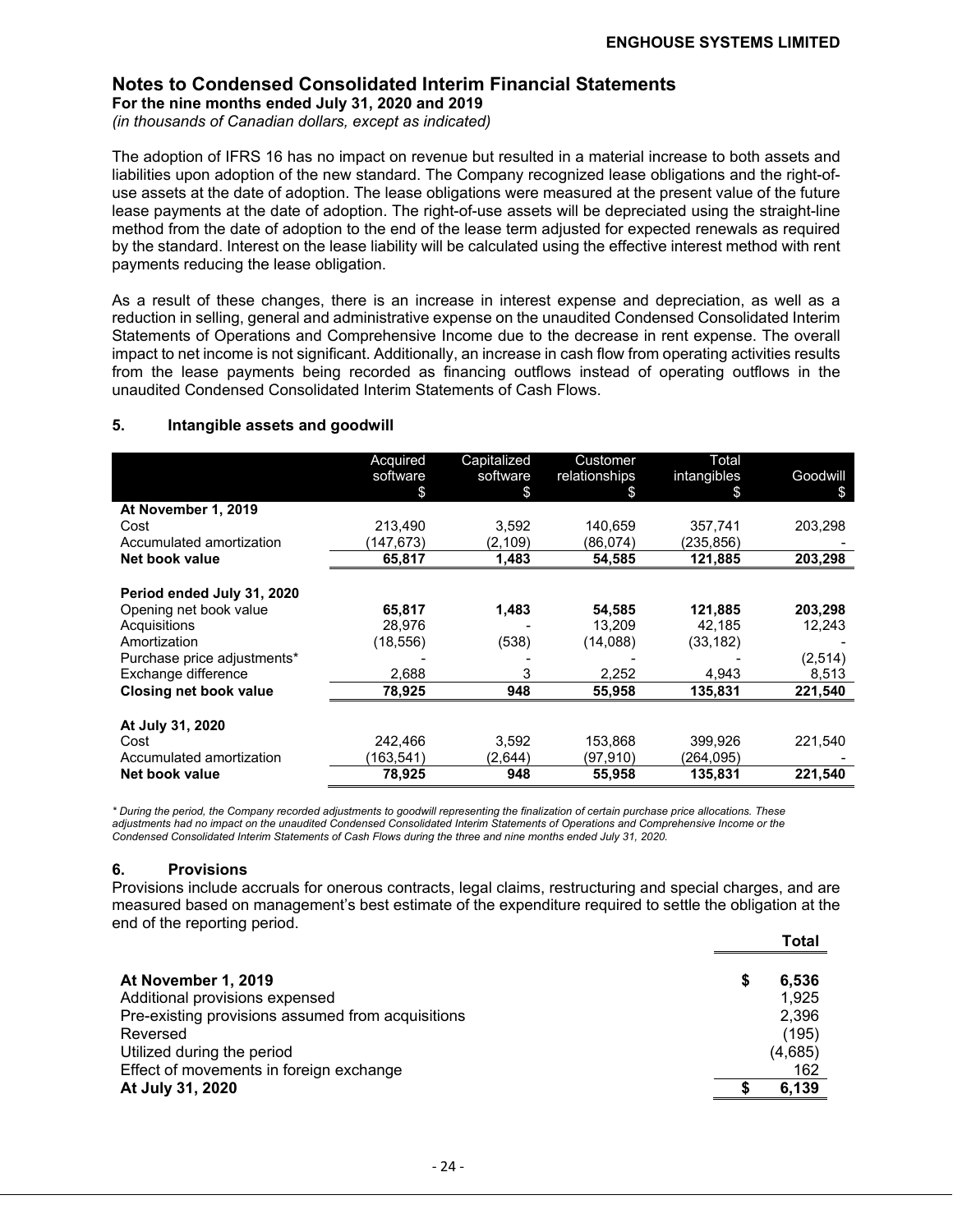**For the nine months ended July 31, 2020 and 2019**

*(in thousands of Canadian dollars, except as indicated)*

### **7. Share capital and other components of shareholders' equity**

### **Share capital**

The authorized share capital of the Company consists of an unlimited number of common shares with no par value, an unlimited amount of Class A, redeemable, retractable, non-voting, non-cumulative, preference shares and an unlimited number of Class B, redeemable, retractable, non-voting, preference shares. There were 55,284,924 common shares outstanding as at July 31, 2020. There were no Class A and no Class B preference shares issued and outstanding as at either July 31, 2020 or October 31, 2019.

### **Common share repurchase plan**

On April 24, 2020, the Company renewed its common share repurchase plan, whereby it may repurchase up to a maximum of 4,188,532 common shares of the Company, expiring on April 29, 2021. The Company did not repurchase any common shares in the first three quarters of either fiscal 2020 or 2019.

### **Dividends**

During the three months ended July 31, 2020, the Company declared dividends of \$0.135 per common share compared to \$0.11 per common share in the prior period and paid dividends of \$0.135 compared to \$0.11 during the same period during the prior year.

### **Stock dividend**

The Company declared a stock dividend on December 21, 2018, payable on the basis of one common share for each common share held as at January 22, 2019, which was paid on January 25, 2019. The dividend doubled the number of common shares outstanding and effectively achieved a two-for-one stock split. The Company ascribed no monetary value to the stock dividend. The number of shares outstanding and options exercised and outstanding, the option exercise prices, dividends per share and the basic and diluted earnings per share figures in fiscal 2019 have been restated retroactively to reflect the stock dividend.

### **Accumulated other comprehensive income**

Accumulated other comprehensive income comprises the following separate components of equity:

|                                    | Translation of<br>foreign operations | Unrealized<br>gains/losses | Total   |
|------------------------------------|--------------------------------------|----------------------------|---------|
| At October 31, 2018                | 6,536                                | (781)                      | 5,755   |
| Adjustment on transition to IFRS 9 |                                      | 781                        | 781     |
| At November 1, 2018                | 6,536                                |                            | 6,536   |
| Cumulative translation adjustment  | (1,795)                              |                            | (1,795) |
| Deferred income tax expense        |                                      | (119)                      | (119)   |
| At October 31, 2019                | 4.741                                | (119)                      | 4,622   |
|                                    |                                      |                            |         |
| At November 1, 2019                | 4.741                                | (119)                      | 4,622   |
| Cumulative translation adjustment  | 15,319                               |                            | 15,319  |
| At July 31, 2020                   | 20,060                               | (119)                      | 19.941  |

### **8. Stock-based compensation**

The Company has granted options to purchase common shares to certain directors, officers and employees of the Company, pursuant to the terms of the Company's stock option plan (the "Plan"). The Plan provides that a total of 3,378,400 (July 31, 2019–3,969,800) common shares are reserved for options and that the shares reserved for options, which could become exercisable in any one year, will not exceed more than 10% of the issued and outstanding common shares of the Company at the time such options may be exercisable. These options vest at various times over four or five years and expire seven years after the grant date. The exercise price of each option equals the market price of the Company's stock on the date the options are granted.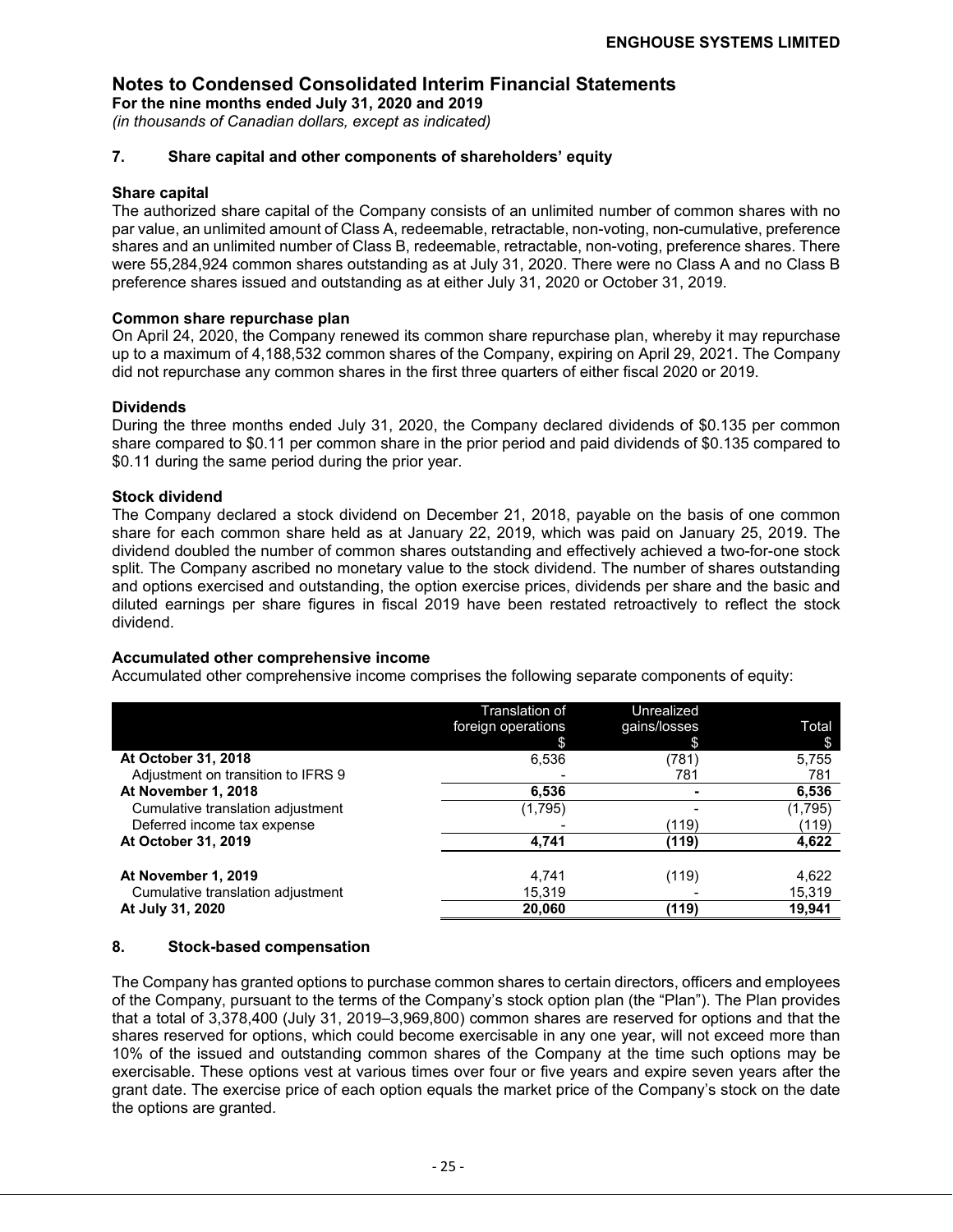### **Notes to Condensed Consolidated Interim Financial Statements For the nine months ended July 31, 2020 and 2019**

*(in thousands of Canadian dollars, except as indicated)*

A summary of the status of the Company's Plan as at July 31, 2020 and July 31, 2019, and changes during the period ended on those dates, is presented as follows:

| Three months ended July 31         | Number of options |           | Weighted average<br>exercise price |       |             |
|------------------------------------|-------------------|-----------|------------------------------------|-------|-------------|
|                                    | 2020              | 2020      |                                    | 2019  |             |
| Outstanding at beginning of period | 1,775,000         | 1.872.900 |                                    | 34.29 | \$<br>29.15 |
| Granted                            |                   |           |                                    |       |             |
| Exercised                          | (268,000)         | (45.500)  |                                    | 29.07 | 12.38       |
| Outstanding at end of period       | 1.507.000         | 1,827,400 |                                    | 35.22 | 29.57       |
| Exercisable at end of period       | 306,000           | 638,400   |                                    | 27.01 | 22.46       |

| Nine months ended July 31          | Number of options | Weighted average<br>exercise price |       |       |
|------------------------------------|-------------------|------------------------------------|-------|-------|
|                                    | 2020              | 2019                               | 2020  | 2019  |
| Outstanding at beginning of period | 1,744,500         | 1.440.900                          | 29.89 | 25.13 |
| Granted                            | 310,000           | 500,000                            | 46.10 | 38.35 |
| Exercised                          | (547, 500)        | (113.500)                          | 24.40 | 11.88 |
| Outstanding at end of period       | 1,507,000         | 1.827.400                          | 35.22 | 29.57 |
| Exercisable at end of period       | 306,000           | 638,400                            | 27.01 | 22.46 |

The Company uses the fair value method for recording compensation expense related to equity instruments awarded to employees, officers and directors in accordance with IFRS 2, *Share Based Payments*. For the purposes of expensing stock options, each tranche in an award is considered a separate award with its own vesting period and grant date fair value. Compensation expense is recognized over the tranche's vesting period by increasing contributed surplus based on the number of awards expected to vest. The Company recorded a non-cash charge of \$0.7 million and \$2.3 million for the three and nine months ended July 31, 2020, respectively. compared to \$0.6 million and \$1.7 million in the same periods in the prior year.

For options granted in the period, the fair value of each stock option on the date of the grant was estimated using the Black-Scholes option pricing model as set out below. Estimated volatility is calculated on a daily basis using historical closing prices, as adjusted for certain events that management deemed to be nonrecurring and non-indicative of future events over a period, noted below, which reflects the expected life of the options.

| <b>Options Granted</b>                     | 2020              | 2019    |
|--------------------------------------------|-------------------|---------|
| Risk-free interest rate                    | $1.22\% - 1.54\%$ | 1.79%   |
| Estimated volatility                       | 26%               | 26%     |
| Dividend yield                             | $$0.44 - $0.54$   | \$0.44  |
| Expected life (in years)                   | $5.0 - 6.3$       | 5.0     |
| Weighted average fair value                | \$10.66           | \$8.23  |
| Weighted average share price at grant date | \$46.10           | \$38.35 |

### **9. Income taxes**

Income tax expense is recognized based on management's best estimate of the estimated annual income tax rate expected for the full financial year applied to the pre-tax income for the interim period for each entity in the consolidated group. As a result of foreign exchange fluctuations, acquisitions and the relative mix of income earned in differing jurisdictions, the Company has determined that a reasonable estimate of a weighted average annual tax rate cannot be determined for the consolidated group.

For the three months ended July 31, 2020, the Company recorded a tax expense of \$7.3 million (22.0% effective tax rate) as compared with a tax expense of \$4.2 million (22.1%) in the prior year's third quarter.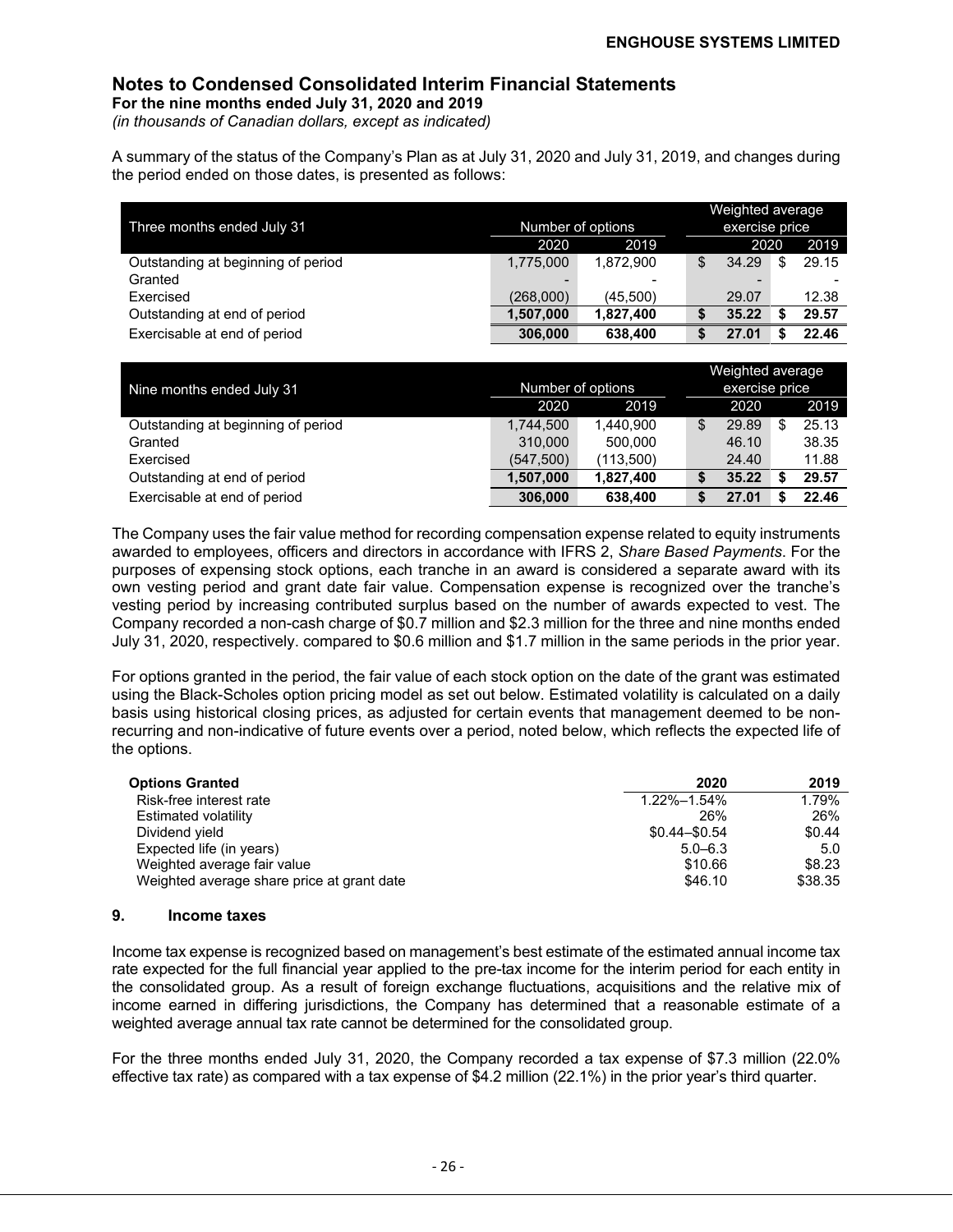**For the nine months ended July 31, 2020 and 2019** *(in thousands of Canadian dollars, except as indicated)*

# **10. Earnings per share**

Basic earnings per share is calculated by dividing Net income by the weighted average number of common shares outstanding during the period.

| Periods ended July 31                                |              | Three months |      | Nine months |  |        |  |        |
|------------------------------------------------------|--------------|--------------|------|-------------|--|--------|--|--------|
|                                                      | 2019<br>2020 |              | 2020 |             |  | 2019   |  |        |
| Net income for the period                            |              | 25.993       | \$   | 14.661      |  | 69.218 |  | 46.162 |
| Weighted average number of common shares outstanding |              | 55.238       |      | 54.679      |  | 54.975 |  | 54.630 |
| Basic earnings per share                             |              | 0.47         |      | 0.27        |  | 1.26   |  | 0.84   |

Diluted earnings per share is calculated by adjusting the weighted average number of common shares outstanding to assume conversion of all potential dilutive common shares. The Company only has stock options as a potential dilutive to common shares. For stock options, a calculation is done to determine the number of shares that could have been acquired at fair value (determined as the average market share price of the Company's outstanding shares for the period) based on the monetary value of the subscription rights attached to the stock options. The number of shares calculated above is compared to the number of shares that would have been issued assuming the exercise of the stock options.

| Periods ended July 31                                |    | Three months |    | Nine months |      |        |  |        |
|------------------------------------------------------|----|--------------|----|-------------|------|--------|--|--------|
|                                                      |    | 2020         |    | 2019        | 2020 |        |  | 2019   |
| Net income for the period                            | \$ | 25.993       | \$ | 14.661      | \$   | 69.218 |  | 46.162 |
| Weighted average number of common shares outstanding |    | 55,238       |    | 54.679      |      | 54.975 |  | 54,630 |
| Adjustment for stock options                         |    | 713          |    | 319         |      | 521    |  | 324    |
| Weighted average number of common shares outstanding |    |              |    |             |      |        |  |        |
| for diluted EPS                                      |    | 55.951       |    | 54.998      |      | 55.496 |  | 54,954 |
|                                                      |    |              |    |             |      |        |  |        |
| Diluted earnings per share                           |    | 0.46         |    | 0.27        |      | 1.25   |  | 0.84   |

### **11. Acquisitions**

Acquisitions have been recorded under the acquisition method of accounting and results have been included in the unaudited condensed consolidated interim financial statements from their respective acquisition dates. Accordingly, the allocation of the purchase price to assets and liabilities is based on the fair value, with the excess of the purchase price over the fair value of the assets acquired being allocated to goodwill.

### **2020 acquisitions**

On December 31, 2019, Enghouse acquired 100% of the issued and outstanding common shares of Dialogic Group Inc. ("Dialogic"). Headquartered in Parsippany, New Jersey, Dialogic partners with leading mobile operators, system integrators and technology developers to deploy its solutions via its worldwide network of offices. Dialogic is an industry leader in media processing software, with a highly scalable solution that supports real-time video conferencing and collaboration applications across all devices. Dialogic's infrastructure products offer a best-in-class Session Border Controller and several softwarebased network solutions to communication service providers.

The acquisition was completed for an aggregate purchase price of \$53.5 million, with U.S. \$3.2 million remaining in escrow that is subject to adjustment. Results for Dialogic are included in both IMG and AMG from the date of acquisition. In April 2020 the Company received U.S. \$2.4 million related to consideration originally paid to the sellers that was contingent on achieving certain targets in respect of maintenance renewals. This contingent refund was recorded at its fair value as at the acquisition date based on known information, as well as historical trends, for contract renewals. The U.S. \$2.4 million received has been used to settle the contingent refund asset. The difference between the fair value as at the acquisition date and the amount received of U.S. \$2.4 million has been recognized through other income as a postacquisition change in management's estimate of the fair value of the contingent refund asset.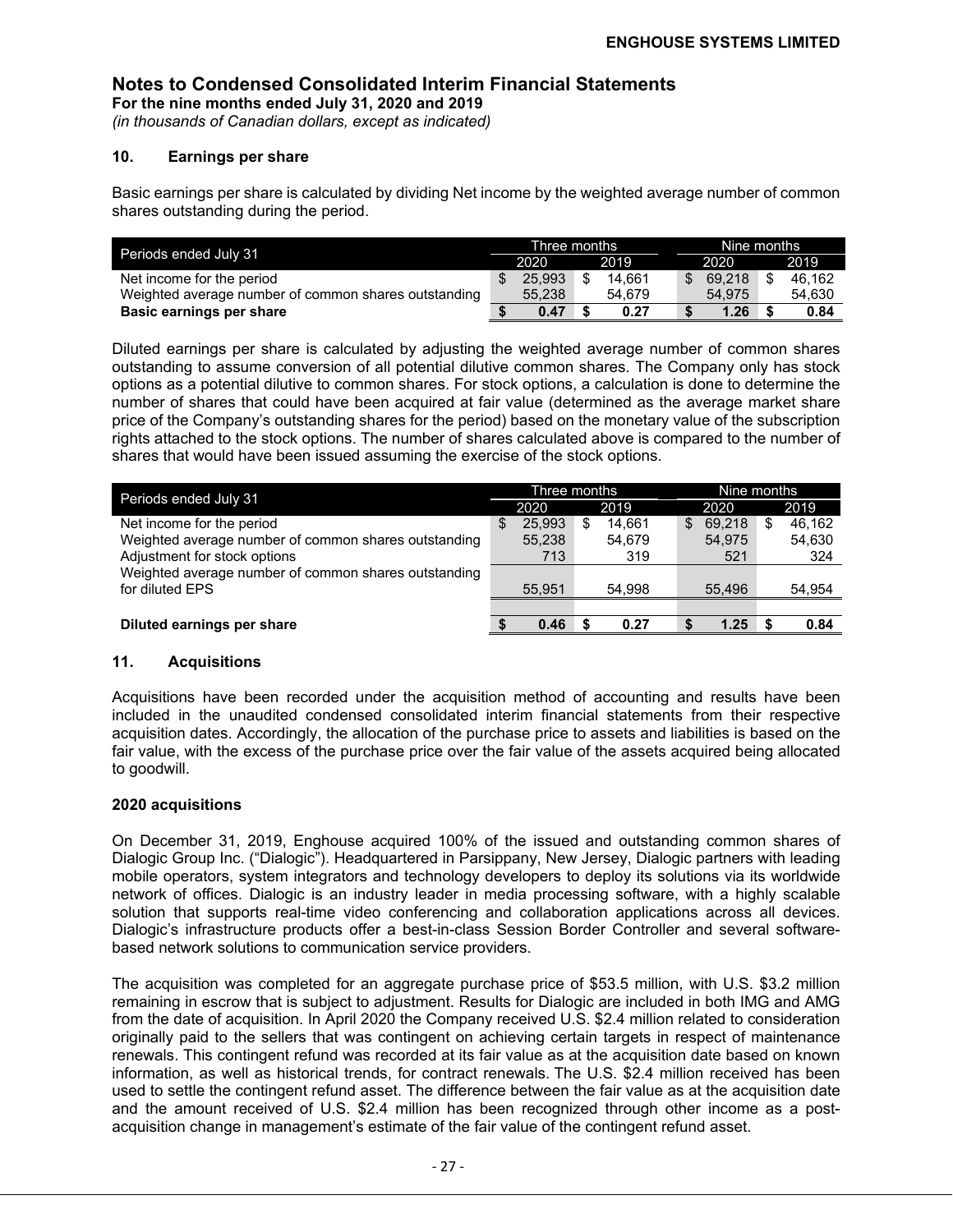**For the nine months ended July 31, 2020 and 2019**

*(in thousands of Canadian dollars, except as indicated)*

### **2019 acquisitions**

### *Asset Management Group*

The Company completed three acquisitions in fiscal 2019, acquiring 100% of the issued and outstanding common shares or assets for an aggregate purchase price of \$86.3 million, with \$2.3 million held in escrow that is subject to adjustment. During the first three quarters of fiscal 2020, \$0.5 million was paid to the sellers in respect of hold-backs.

### *Interactive Management Group*

The Company completed three acquisitions in fiscal 2019, acquiring 100% of the issued and outstanding common shares or assets for an aggregate purchase price of \$55.3 million, with \$2.6 million subject to holdback and adjustment, which is not held in escrow. During the first three quarters of fiscal 2020 \$0.6 million, previously held in escrow, was received by the Company.

### **Purchase price allocations**

|                                       | Dialogic<br>Preliminary<br>2020 |    | AMG<br>Final<br>2019 |    | IMG<br>Preliminary<br>2019 |
|---------------------------------------|---------------------------------|----|----------------------|----|----------------------------|
| Cash and cash equivalents             | \$<br>6,906                     | \$ | 31,951               | \$ | 4,757                      |
| Short-term investments                |                                 |    |                      |    | 219                        |
| Accounts receivable                   | 17,752                          |    | 7,689                |    | 13,166                     |
| Prepaid expenses and other assets     | 3,316                           |    | 4,720                |    | 3,846                      |
| Property and equipment                | 610                             |    | 1,295                |    | 302                        |
| Deferred income tax assets            |                                 |    | 2,509                |    | 5,680                      |
| Acquired software                     | 28,976                          |    | 26,362               |    | 31,735                     |
| Customer relationships                | 13,209                          |    | 12,296               |    | 24,387                     |
| Right-of-use assets                   | 7,781                           |    |                      |    |                            |
| Goodwill                              | 12,243                          |    | 21,493               |    | 25,458                     |
| <b>Total assets acquired</b>          | 90,793                          | \$ | 108,315              | S  | 109,550                    |
| Current liabilities assumed           | \$<br>31.227                    | \$ | 15.437               |    | 44.381                     |
| Non-current lease obligations         | 6,097                           |    |                      |    |                            |
| Deferred income tax liabilities       |                                 |    | 6,591                |    | 9,840                      |
| <b>Total liabilities assumed</b>      | 37,326                          | S  | 22,028               | S  | 54,221                     |
| Net assets acquired for consideration | 53,467                          | S  | 86.287               |    | 55,329                     |

### **12. Segment information**

The Company has two operating segments, IMG and AMG, and evaluates segment performance based on revenue and results from operations. A description of the Company's segments is provided in Note 1. The accounting policies followed by these segments are the same as those described in the summary of significant accounting policies.

Certain segment information previously presented has been changed to conform to the presentation adopted for the current period. This change was made to conform to how management and the chief operating decision maker view the business with increasing regionalization of shared service centers. This change had no impact on segment revenue or direct costs and has been applied retrospectively.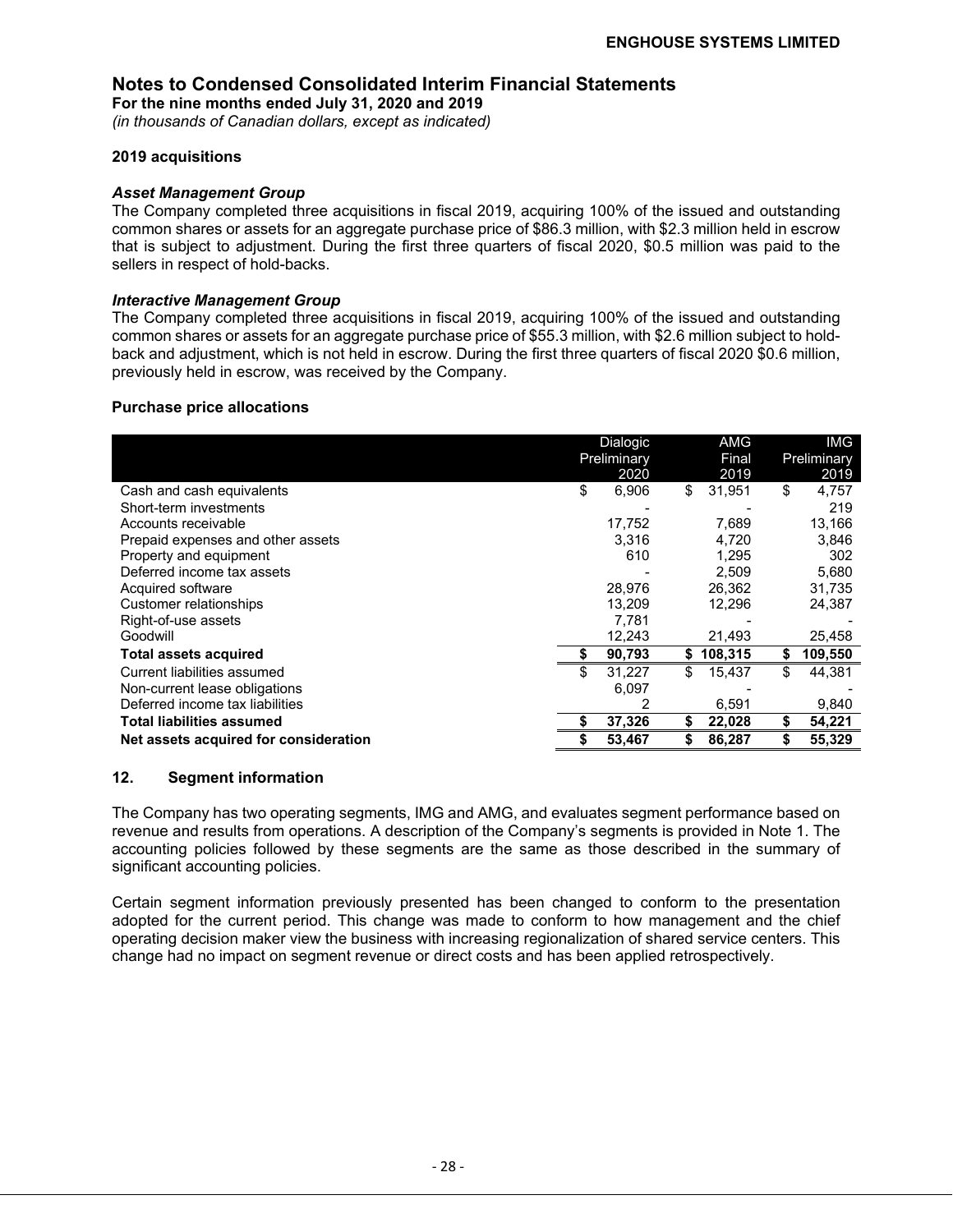**For the nine months ended July 31, 2020 and 2019** *(in thousands of Canadian dollars, except as indicated)*

| Three months ended July 31, 2020                                                       |                          | <b>IMG</b>         |                         | <b>AMG</b>         |                                      | Total             |
|----------------------------------------------------------------------------------------|--------------------------|--------------------|-------------------------|--------------------|--------------------------------------|-------------------|
| Revenue                                                                                | \$                       | 75,151             | \$                      | 56,173             | \$                                   | 131,324           |
| Direct costs                                                                           |                          | (18, 152)          |                         | (21, 588)          |                                      | (39, 740)         |
| Revenue, net of direct costs                                                           |                          | 56,999             |                         | 34,585             |                                      | 91,584            |
| Operating expenses excluding special charges<br>Depreciation of property and equipment |                          | (22, 871)<br>(646) |                         | (12, 735)<br>(155) |                                      | (35,606)<br>(801) |
| Depreciation of right-of-use assets                                                    |                          | (1, 447)           |                         | (1,087)            |                                      | (2, 534)          |
| <b>Segment profit</b>                                                                  | \$                       | 32,035             | \$                      | 20,608             | \$                                   | 52,643            |
|                                                                                        |                          |                    |                         |                    |                                      |                   |
| Special charges<br>Corporate and shared service expenses                               |                          |                    |                         |                    |                                      | (35)<br>(10, 410) |
| <b>Results from operating activities</b>                                               |                          |                    |                         |                    | \$                                   | 42,198            |
|                                                                                        |                          |                    |                         |                    |                                      |                   |
| Three months ended July 31, 2019                                                       |                          | <b>IMG</b>         |                         | <b>AMG</b>         |                                      | Total             |
| Revenue                                                                                | \$                       | 56,869             | $\overline{\mathbf{S}}$ | 44,405             | \$                                   | 101,274           |
| Direct costs                                                                           |                          | (14, 838)          |                         | (16, 911)          |                                      | (31, 749)         |
| Revenue, net of direct costs                                                           |                          | 42,031             |                         | 27,494             |                                      | 69,525            |
| Operating expenses excluding special charges                                           |                          | (20, 163)          |                         | (12, 506)          |                                      | (32, 669)         |
| Depreciation of property and equipment                                                 |                          | (404)              |                         | (166)              |                                      | (570)             |
| <b>Segment profit</b>                                                                  | \$                       | 21,464             | \$                      | 14,822             | $\overline{\mathbf{s}}$              | 36,286            |
| Special charges                                                                        |                          |                    |                         |                    |                                      | (470)             |
| Corporate and shared service expenses                                                  |                          |                    |                         |                    |                                      | (8,799)           |
| <b>Results from operating activities</b>                                               |                          |                    |                         |                    | $\overline{\boldsymbol{\mathsf{s}}}$ | 27,017            |
|                                                                                        |                          |                    |                         |                    |                                      |                   |
|                                                                                        |                          |                    |                         |                    |                                      |                   |
| Nine months ended July 31, 2020                                                        |                          | <b>IMG</b>         |                         | AMG                |                                      | Total             |
| Revenue                                                                                | \$                       | 227,949            | \$                      | 154,931            | $\overline{\$}$                      | 382,880           |
| Direct costs                                                                           |                          | (54, 240)          |                         | (57, 676)          |                                      | (111, 916)        |
| Revenue, net of direct costs                                                           |                          | 173,709            |                         | 97,255             |                                      | 270,964           |
| Operating expenses excluding special charges                                           |                          | (69, 722)          |                         | (40, 815)          |                                      | (110, 537)        |
| Depreciation of property and equipment                                                 |                          | (1,619)            |                         | (827)              |                                      | (2, 446)          |
| Depreciation of right-of-use assets                                                    |                          | (3,891)            |                         | (3,034)            |                                      | (6, 925)          |
| <b>Segment profit</b>                                                                  | \$                       | 98,477             | \$                      | 52,579             | \$                                   | 151,056           |
| Special charges                                                                        |                          |                    |                         |                    |                                      | (1,490)           |
| Corporate and shared service expenses                                                  |                          |                    |                         |                    |                                      | (30, 249)         |
| <b>Results from operating activities</b>                                               |                          |                    |                         |                    | \$                                   | 119,317           |
|                                                                                        |                          |                    |                         |                    |                                      |                   |
| Nine months ended July 31, 2019                                                        |                          | <b>IMG</b>         |                         | <b>AMG</b>         |                                      | Total             |
| Revenue                                                                                | $\overline{\mathcal{S}}$ | 144,863            | \$                      | 131,659            | \$                                   | 276,522           |
| Direct costs                                                                           |                          | (37, 877)          |                         | (48, 544)          |                                      | (86, 421)         |
| Revenue, net of direct costs                                                           |                          | 106,986            |                         | 83,115             |                                      | 190,101           |
| Operating expenses excluding special charges                                           |                          | (51, 642)          |                         | (34, 363)          |                                      | (86,005)          |
| Depreciation of property and equipment                                                 |                          | (1, 184)           |                         | (415)              |                                      | (1,599)           |
| <b>Segment profit</b>                                                                  | \$                       | 54,160             | \$                      | 48,337             | \$                                   | 102,497           |
| Special charges                                                                        |                          |                    |                         |                    |                                      | (526)             |
| Corporate and shared service expenses                                                  |                          |                    |                         |                    |                                      | (22, 538)         |
| <b>Results from operating activities</b>                                               |                          |                    |                         |                    | \$                                   | 79,433            |

### **13. Litigation and contingencies**

### **General**

The Company provides its customers with a qualified indemnity against the infringement of third-party intellectual property rights. From time to time, various owners of patents and copyrighted works send the Company or its customers letters alleging that the Company's products do or might infringe upon the owner's intellectual property rights, and/or suggesting that the Company or its customers should negotiate a license agreement with the owner. The Company's policy is to never knowingly infringe upon any third party's intellectual property rights. Accordingly, where appropriate, the Company forwards any such allegation or licensing request to its outside legal counsel for review. The Company generally attempts to resolve any such matter by informing the owner of the Company's position concerning non-infringement or